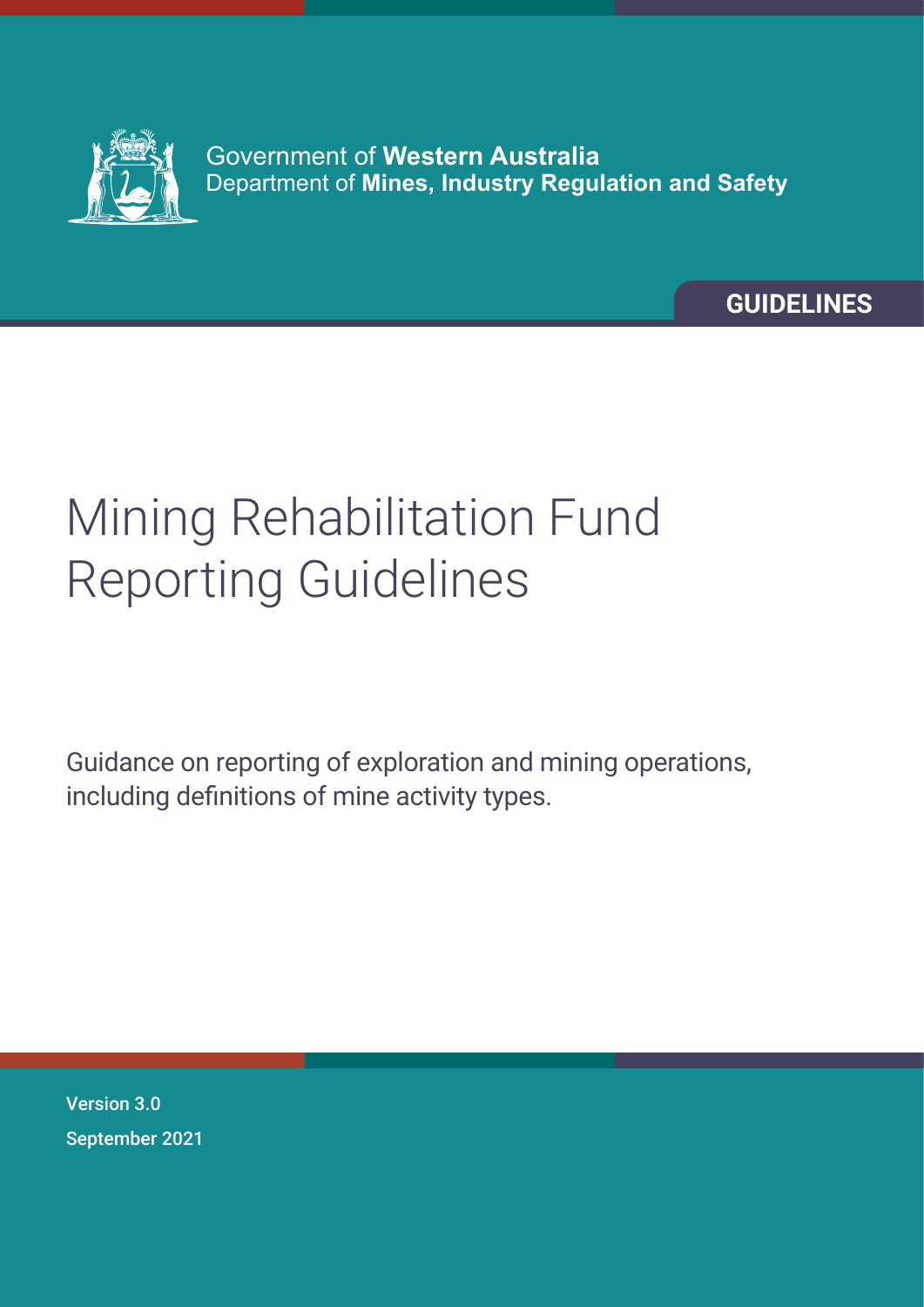# Document Hierarchy

| Legislation                          | Mining Rehabilitation Fund Act 2012         |
|--------------------------------------|---------------------------------------------|
| <b>Statutory</b><br><b>Documents</b> | Mining Rehabilitation Fund Regulations 2013 |
| <b>Guidelines</b>                    | <b>This Document</b>                        |

# Version History

| <b>Version</b> | Date              | Changes                                                                           |
|----------------|-------------------|-----------------------------------------------------------------------------------|
| 1.0            | <b>July 2013</b>  | Initial Publication                                                               |
| 2.0            | <b>March 2017</b> | Minor revisions                                                                   |
| 3.0            | September 2021    | Revised consistent with Mining Rehabilitation Fund Regulations<br>2013 amendments |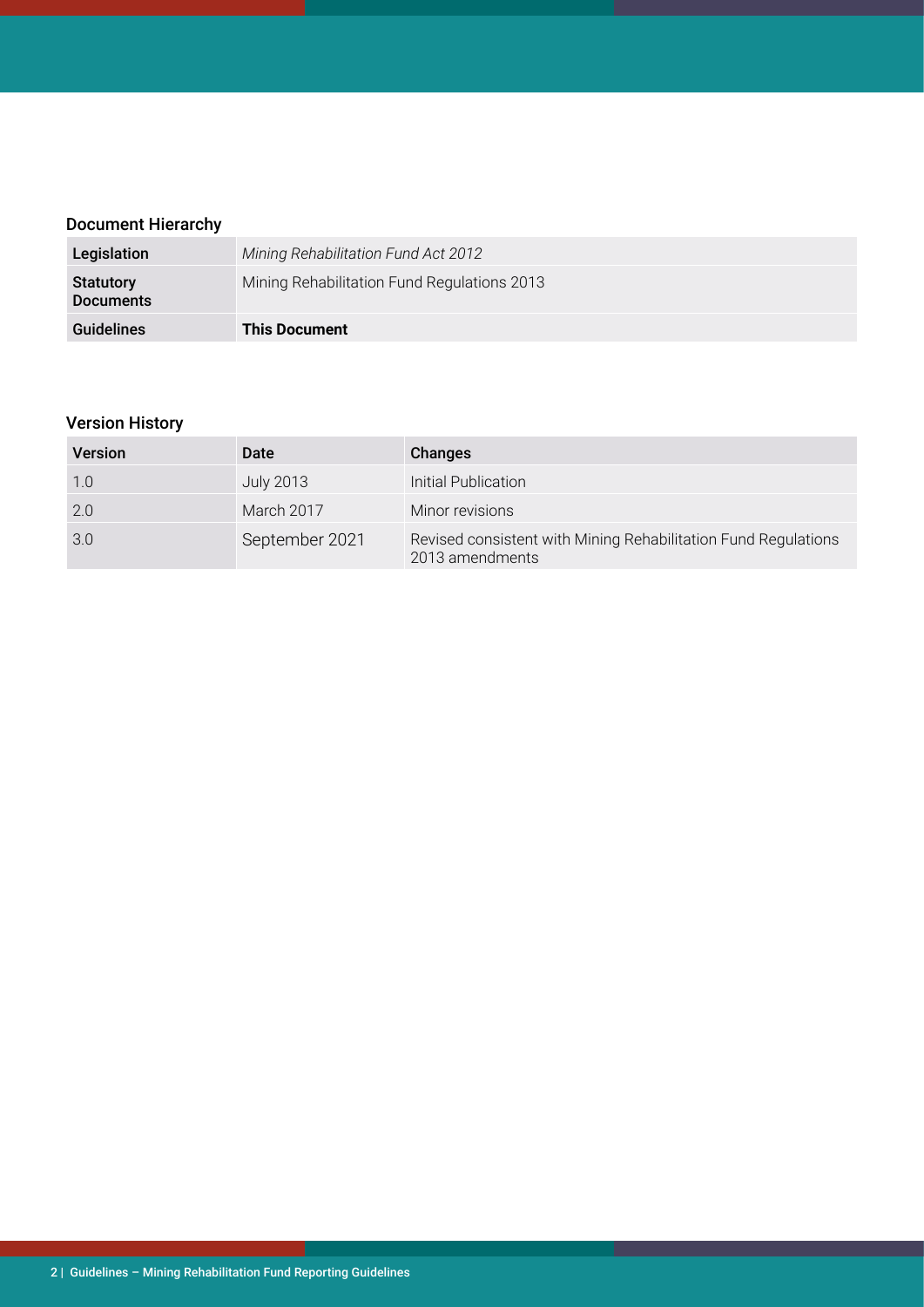# **Contents**

| 1.1 |  |
|-----|--|
| 1.2 |  |
| 1.3 |  |
| 1.4 |  |
|     |  |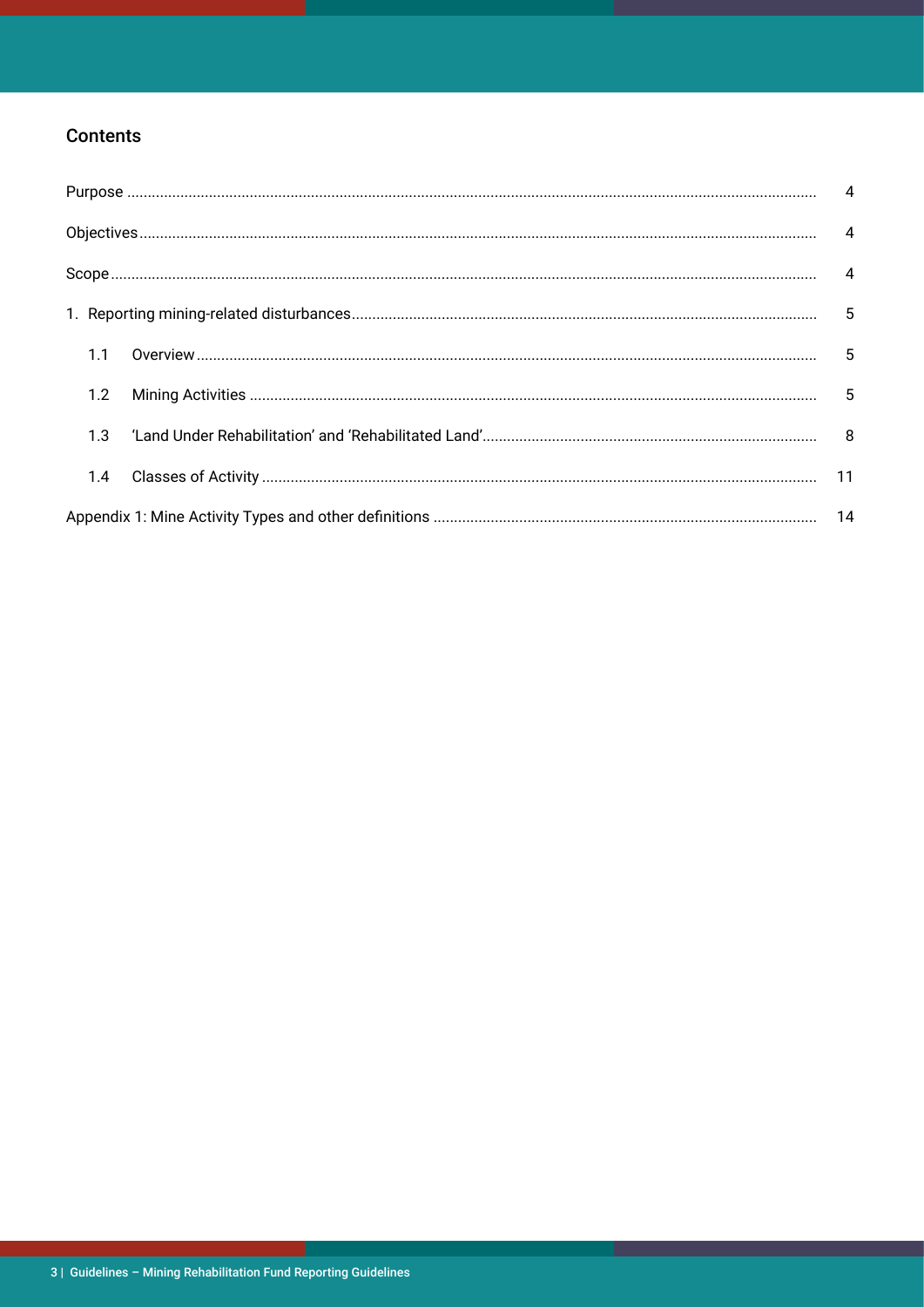# <span id="page-3-0"></span>Purpose

The Department of Mines, Industry Regulation and Safety (DMIRS) is responsible for administering the *Mining Rehabilitation Fund Act 2012* (MRF Act). This Guideline provides guidance on the reporting of exploration and mining operations for the Mining Rehabilitation Fund.

# **Objectives**

The objective of this Guideline is to achieve a high level of consistency and accuracy for the identification and reporting of mining activities under the MRF Act; and ensure appropriate and equitable levy assessments are calculated.

# Scope

This guideline applies to reporting assessment information under section 15(2) of the MRF Act.

# Legislation

The MRF Act establishes a pooled fund based on annual levy contributions. Tenement holders under the *Mining Act 1978* are required to provide 'assessment information' (disturbance data) by the prescribed date (30 June) each year. Based on this information, an assessment notice is issued to the tenement holder(s) with details of the levy payable. Tenements with a Rehabilitation Liability Estimate below the threshold (currently \$50,000) are not required to make a levy payment.

The Guidelines provide guidance on the interpretation of certain terms ('Descriptions of Infrastructure or Land') found in Schedule 1 of the Mining Rehabilitation Fund Regulations 2013. These terms are used for identifying the appropriate rehabilitation liability category and mine activity type when reporting assessment information under section 15(2) of the MRF Act.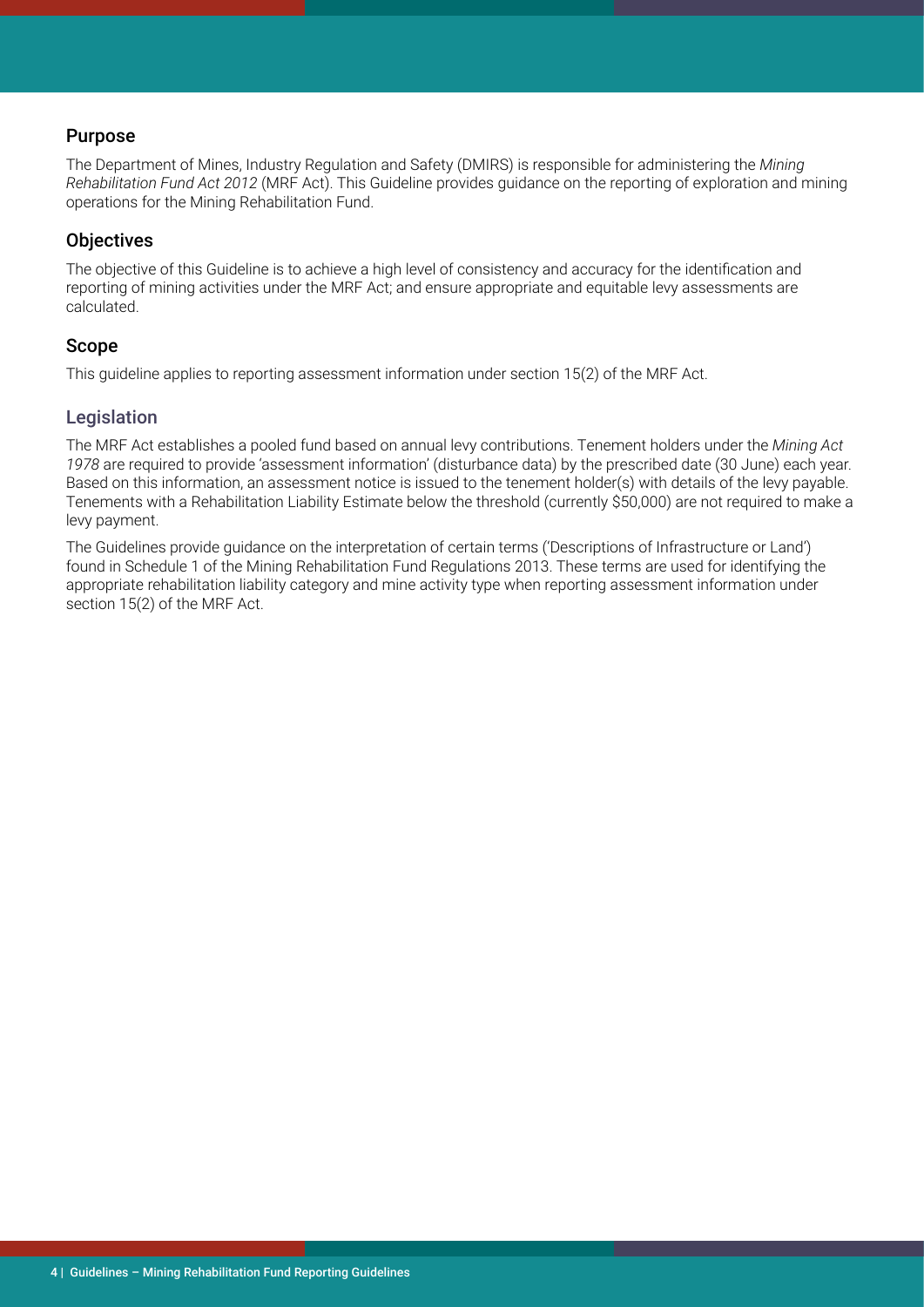# <span id="page-4-0"></span>**GUIDELINES**

## 1. Reporting mining-related disturbances

#### **1.1 Overview**

It is the responsibility of each tenement holder to ensure that the reported assessment information is true and correct. This includes correctly identifying each disturbance, making sure that it is allocated to the appropriate '[rehabilitation liability category](#page-9-0)' (through the 'Mine Activity Type' in the online report) and ensuring that the area occupied by the disturbance (its 'footprint') is accurately measured.

DMIRS does not check the information for accuracy at the time of lodgement but may conduct a review, for compliance purposes, later. It is therefore important that the assessment information that a holder provides is fully supported by evidence and that the evidence can be made available to DMIRS in the event of a compliance review. This supporting evidence should be retained for at least two years after a levy has been assessed.

In addition to 'active', 'open' or 'in use' areas of disturbance, the MRF Act recognises two other 'states' for land that has been the subject of a mining activity  $-$  '[Land under Rehabilitation](#page-7-0)' and '[Rehabilitated Land](#page-7-0)'. Both have quite strict definitions under the Mining Rehabilitation Fund Act and the MRF Regulations, so it is important to understand what they mean before using them. As it is expected that every mining-related disturbance on a tenement would correspond with an activity that's been approved under a Programme of Work or a mining proposal, these definitions are tied closely to approved closure obligations.

#### **1.2 Mining Activities**

For the purposes of completing the online MRF report, there are two broad types of mining activity:

- Exploration and Prospecting Operations; and
- **[Mining operations](#page-7-0).**

There are differences in the way these activities are reported, which are explained in more detail below.

#### 1.2.1. Exploration and Prospecting operations

Under the MRF Act and MRF Regulations, 'exploration operations' refers to activity on a tenement that is:

- directly related to exploration and prospecting for minerals; and
- subject to a Programme of Work (PoW).

'Exploration' therefore includes prospecting activity and, effectively, covers any activity that's been carried out under a POW, whether on an exploration licence, prospecting licence or mining lease.

As shown in [Table 1](#page-9-0), all 'exploration' activity falls within Category  $D - '$  Land (other than land under rehabilitation or rehabilitated land) that has been disturbed by exploration operations'. For convenience, this is identified as 'Exploration/Prospecting Operations' in the online report.

Disturbances caused by exploration and prospecting operations are reported differently to other types of miningrelated disturbances. This is largely due to the differences between PoW obligations and obligations under a mining proposal and/or mine closure plan.

Under a PoW, disturbances (including installation of any supporting infrastructure, such as camp sites) are expected to be 'temporary' and most ground disturbances are required to be rehabilitated within six months of their creation. Unlike activity under a mining proposal, completion of rehabilitation under a PoW can be assessed by the operator and the PoW approval requests that operators send in a PoW Rehabilitation Report at the end of the PoW to confirm that activity has ended and all rehabilitation work has been completed.

For this reason, the rehabilitation work that is completed under a PoW is not normally accounted for in the online MRF Report until an operator has reached the point where all activity has ceased (when the Rehabilitation Report would normally be submitted). In the meantime, the holder of the tenement simply reports the cumulative disturbance from the time work commenced under the PoW until the assessment date for the current period. The 'land under rehabilitation' column does not allow input.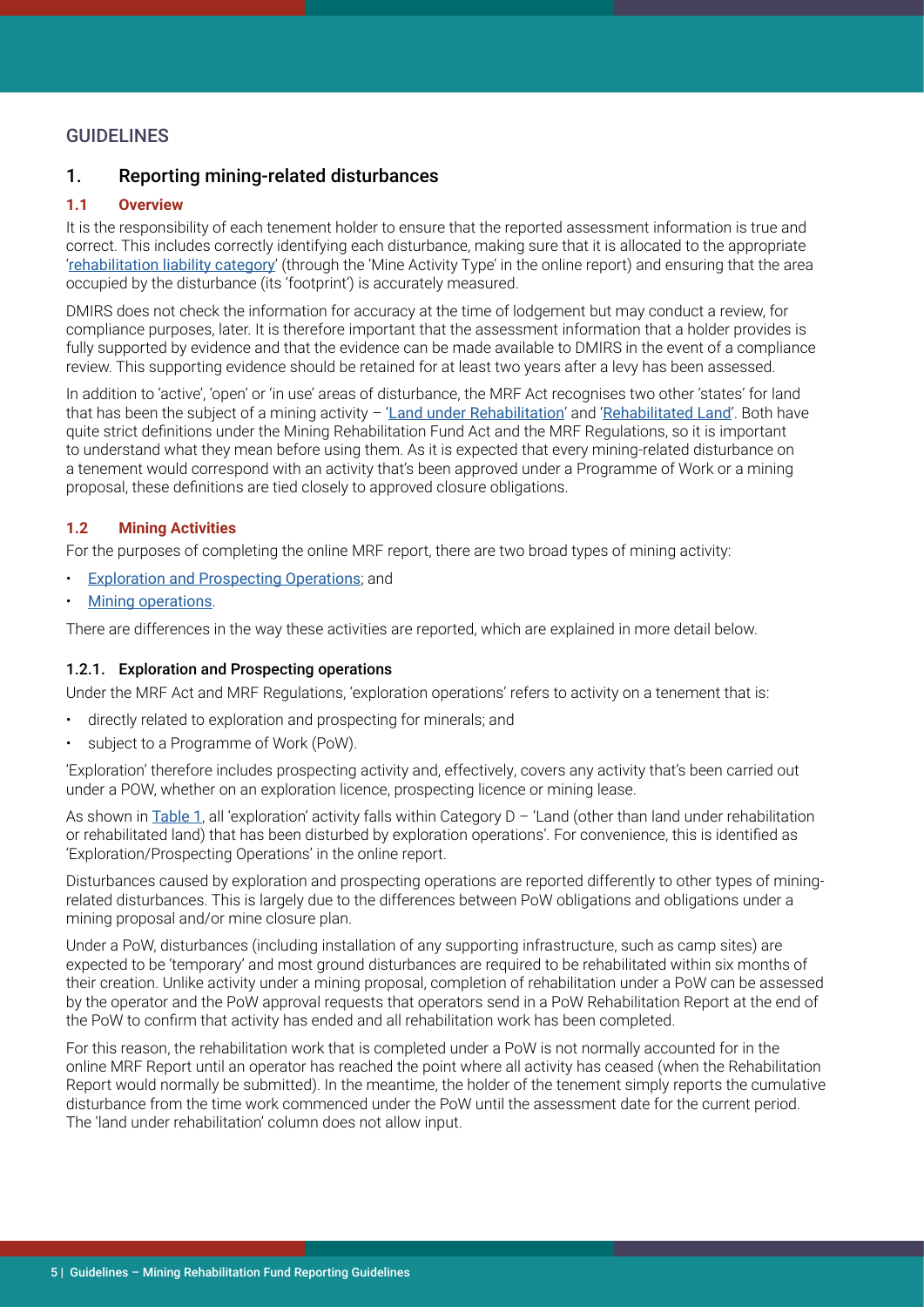For example, consider the following scenarios:

**1.** A PoW is approved that allows an explorer to undertake a drilling programme that will disturb 1 hectare. Drilling starts on 1 May and ends on 31 August.

The MRF report is submitted with disturbance assessed at 15 June, by which time total disturbance is 0.5ha.

|  |                                                                                                                                                                |                                          | <b>Disturbance</b> |                 |            |          | <b>Land Under Rehabilitation</b> |                      | <b>Total Area of</b> |                     |  |
|--|----------------------------------------------------------------------------------------------------------------------------------------------------------------|------------------------------------------|--------------------|-----------------|------------|----------|----------------------------------|----------------------|----------------------|---------------------|--|
|  | <b>Mine Activity Type</b>                                                                                                                                      | <b>Mine Activity</b><br><b>Reference</b> | Category (ha)      | <b>Previous</b> | Total (ha) | Category | <b>Previous</b><br>(ha)          | <b>Total</b><br>(ha) | <b>Activity (ha)</b> | $RLE($ \$)          |  |
|  | Exploration/Prospecting Operations - Land (other than land<br>under rehabilitation or rehabilitated land) that has been<br>disturbed by exploration operations | <b>Drilling</b>                          |                    |                 | 0.5000     |          |                                  |                      |                      | $0.5000$ $1,000.00$ |  |
|  |                                                                                                                                                                |                                          | Total:             | 0.0000          | 0.5000     | Total:   | 0.0000                           | 0.0000               |                      | 0.5000 1,000.00     |  |

By the time a report is submitted for the next year, the PoW has been completed, the Rehabilitation Report has been submitted and no further PoWs have been approved. On that basis, the holder can report that 'there is no assessment information to report'.

Assessment Date\*  $\blacktriangleright$  There is no assessment information to report on this tenement 01/06/2019 Approved Programmes of Work - Exploration and / or Programmes of Work - Prospecting **Registration Title** Date Approved **EARS Registration ID Registration Type** Requested Hectares<sup>2</sup> 12345 Programme of Work - Prospecting 0920016 P 01/234 27/07/2014  $2,000$ 67890  $02/12/2017$  $2.000$ Programme of Work - Prospecting 0920151 P 01/235 .<br>Approved applications currently stored in DMIRS systems. Historical hardcopy submissions may not be displayed 2Where available, the REQUESTED HECTARES are displayed. Refer to your approval documentation for the ACTUAL APPROVED HECTARES. Reason for No Assessment Information\*

O No activities have commenced on this tenement.

O All disturbances have been completely rehabilitated. This excludes existing historical ground disturbance.

- . Exploration / Prospecting: an Exploration Rehabilitation Report or Prospecting Rehabilitation Report must have been previously submitted to DMIRS to select this option.
- Mining: all rehabilitated activities must have been formally relinquished by DMIRS to select this option.
- **2.** A PoW is approved for a prospector that allows scraping and detecting over a total area of 6 hectares (subject to a maximum of 2 ha open at any one time).

(\* denotes field is mandatory)

The PoW is approved in May of Year 1 and work starts in August of Year 2.

Because no work has started yet, Year 1 would be reported as follows:

Tenement: P 00/4321

Assessment Date\*:  $\overline{\mathbf{V}}$  There is no assessment information to report on this tenement 12/06/2018 E Approved Programmes of Work - Exploration and / or Programmes of Work - Prospecting **EARS** Registration ID **Registration Type Registration Title** Date Approved Requested Hectares<sup>2</sup> 54321 Programme of Work - Prospecting 354126 P 00/4321 09/05/2018  $6.00$ .<br>Approved applications currently stored in DMIRS systems. Historical hardcopy submissions may not be displayed.

2<br>Where available, the REQUESTED HECTARES are displayed. Refer to your approval documentation for the ACTUAL APPROVED HECTARES

Reason for No Assessment Information\* ● No activities have commenced on this tenement. O All disturbances have been completely rehabilitated. This excludes existing historical ground disturbance.

6 | Guidelines – Mining Rehabilitation Fund Reporting Guidelines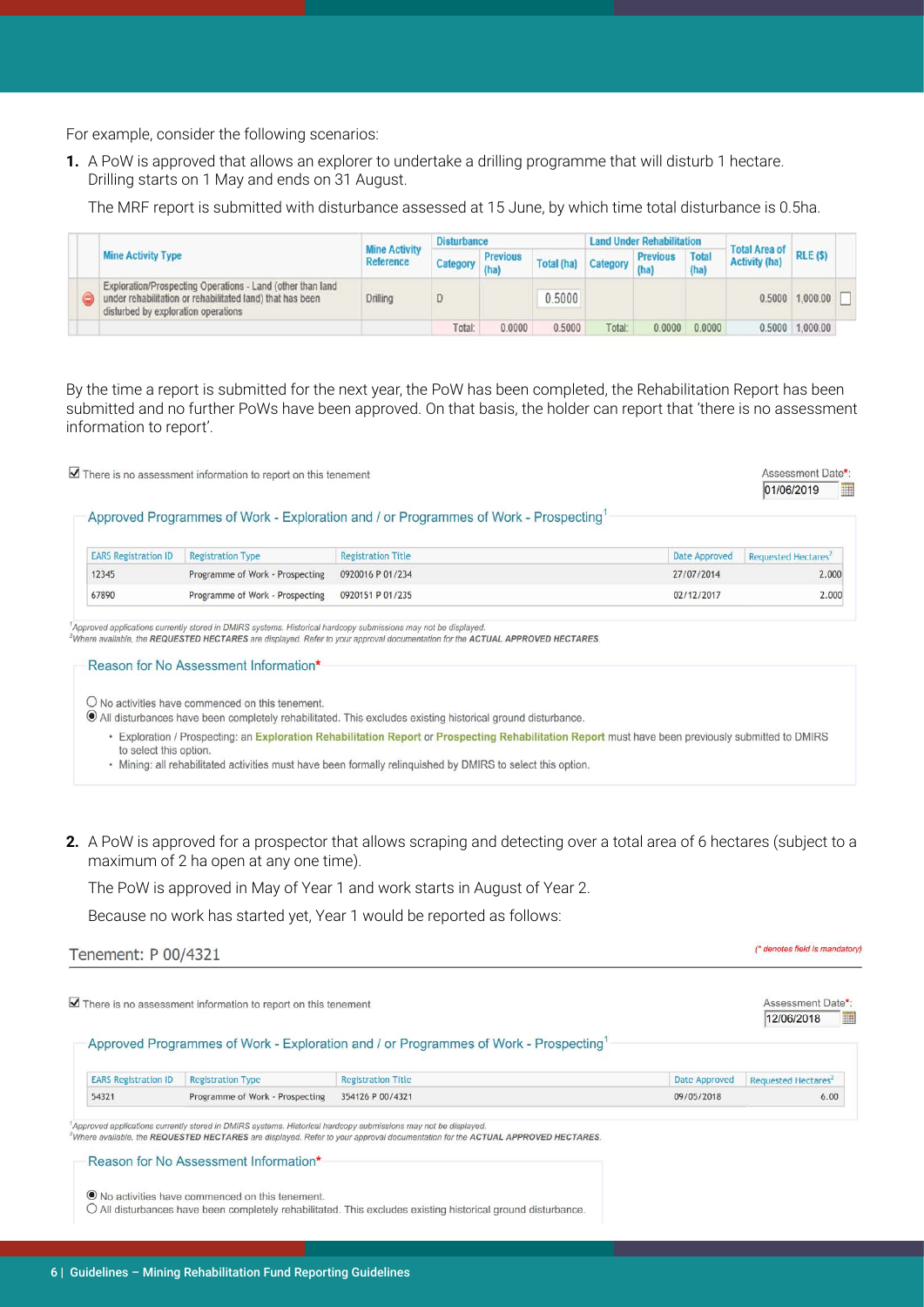12 months later, a total of 1.25ha had been scraped and rehabilitated. Since rehabilitation doesn't get taken into account yet, Year 2 would be reported as follows:

|                                                                                                                                                                |                                          | <b>Disturbance</b> |                         |            |          | <b>Land Under Rehabilitation</b> |               |                                                    |                 |  |
|----------------------------------------------------------------------------------------------------------------------------------------------------------------|------------------------------------------|--------------------|-------------------------|------------|----------|----------------------------------|---------------|----------------------------------------------------|-----------------|--|
| <b>Mine Activity Type</b>                                                                                                                                      | <b>Mine Activity</b><br><b>Reference</b> | <b>Category</b>    | <b>Previous</b><br>(ha) | Total (ha) | Category | <b>Previous</b><br>(ha)          | Total<br>(ha) | Total Area of <b>Learn</b><br><b>Activity (ha)</b> | $RLE($ \$)      |  |
| Exploration/Prospecting Operations - Land (other than land<br>under rehabilitation or rehabilitated land) that has been<br>disturbed by exploration operations | POW Req ID<br>54321                      |                    |                         | .2500      |          |                                  |               |                                                    | 1.2500 2.500.00 |  |
|                                                                                                                                                                |                                          | Total:             | 0.0000                  | .2500      | Total:   | 0.0000                           | 0.0000        |                                                    | 1,2500 2,500.00 |  |

By June of Year 3, a further 2.00ha had been scraped and rehabilitated, making 3.25ha since work started. Year 3's report would look like this:

|  |                                                                                                                                                                | <b>Mine Activity</b> | <b>Disturbance</b> |                 |            |        | <b>Land Under Rehabilitation</b>     |               | <b>Total Area of</b> |                 |  |
|--|----------------------------------------------------------------------------------------------------------------------------------------------------------------|----------------------|--------------------|-----------------|------------|--------|--------------------------------------|---------------|----------------------|-----------------|--|
|  | <b>Mine Activity Type</b>                                                                                                                                      | <b>Reference</b>     | Category           | <b>Previous</b> | Total (ha) |        | <b>Previous</b><br>nal Category (ha) | Total<br>(ha) | <b>Activity (ha)</b> | RLE(S)          |  |
|  | Exploration/Prospecting Operations - Land (other than land<br>under rehabilitation or rehabilitated land) that has been<br>disturbed by exploration operations | POW Reg ID<br>54321  |                    |                 | 3.25       |        |                                      |               |                      | 3.2500 6.500.00 |  |
|  |                                                                                                                                                                |                      | Total:             | 2500            | 3.2500     | Total: | 0.0000                               | 0.0000        |                      | 3.2500 6.500.00 |  |

By April of Year 4, a further 2.00ha had been scraped and rehabilitated, making 5.25ha in total. However, it was then decided to cease work under the PoW and, in May, the Rehabilitation Report was submitted. The MRF report for Year 4 was then lodged, confirming that all work had been completed.

| Tenement: P 00/4321 |  |  |
|---------------------|--|--|
|                     |  |  |

(\* denotes field is mandatory

|                             | There is no assessment information to report on this tenement |                                                                                                  |               | Assessment Date*:<br>22/05/2021 |
|-----------------------------|---------------------------------------------------------------|--------------------------------------------------------------------------------------------------|---------------|---------------------------------|
|                             |                                                               | Approved Programmes of Work - Exploration and / or Programmes of Work - Prospecting <sup>1</sup> |               |                                 |
|                             |                                                               |                                                                                                  |               |                                 |
| <b>EARS Registration ID</b> | <b>Registration Type</b>                                      | <b>Registration Title</b>                                                                        | Date Approved | Requested Hectares <sup>2</sup> |

Where available, the REQUESTED HECTARES are displayed. Refer to your approval documentation for the ACTUAL APPROVED HECTARES.

Reason for No Assessment Information\*

O No activities have commenced on this tenement.

- In All disturbances have been completely rehabilitated. This excludes existing historical ground disturbance.
	- Exploration / Prospecting: an Exploration Rehabilitation Report or Prospecting Rehabilitation Report must have been previously submitted to DMIRS to select this option.
	- . Mining: all rehabilitated activities must have been formally relinquished by DMIRS to select this option.
- **3.** If, in the above example, a second PoW had been approved in Year 3, allowing scraping of another 1.00ha in a different area of the tenement, the reports in Years 3 and 4 might instead look like this:

#### **Year 3**

|  |                                                                                                                                                                | <b>Mine Activity</b> | <b>Disturbance</b> |                         |            |          | <b>Land Under Rehabilitation</b> |               | <b>Total Area of</b> |                          |  |
|--|----------------------------------------------------------------------------------------------------------------------------------------------------------------|----------------------|--------------------|-------------------------|------------|----------|----------------------------------|---------------|----------------------|--------------------------|--|
|  | <b>Mine Activity Type</b>                                                                                                                                      | <b>Reference</b>     | Category           | <b>Previous</b><br>(ha) | Total (ha) | Category | <b>Previous</b><br>(ha)          | Total<br>(ha) | <b>Activity (ha)</b> | RLE(S)                   |  |
|  | Exploration/Prospecting Operations - Land (other than land<br>under rehabilitation or rehabilitated land) that has been<br>disturbed by exploration operations | POW Reg ID<br>65432  |                    |                         | 0.25       |          |                                  |               | 0.2500               | 500.00                   |  |
|  | Exploration/Prospecting Operations - Land (other than land<br>under rehabilitation or rehabilitated land) that has been<br>disturbed by exploration operations | POW Reg ID<br>54321  |                    | .25                     | 3.25       |          |                                  |               |                      | $3.2500$ 6,500.00 $\Box$ |  |
|  |                                                                                                                                                                |                      | Total:             | .2500                   | 3.5000     | Total:   | 0.0000                           | 0.0000        |                      | 3.5000 7.000.00          |  |

#### **Year 4**

|  |                                                                                                                                                                | <b>Mine Activity</b> | <b>Disturbance</b> |                         |                   |          | Land Under Rehabilitation |                      | <b>Total Area of</b> |                     |  |
|--|----------------------------------------------------------------------------------------------------------------------------------------------------------------|----------------------|--------------------|-------------------------|-------------------|----------|---------------------------|----------------------|----------------------|---------------------|--|
|  | <b>Mine Activity Type</b>                                                                                                                                      | <b>Reference</b>     | Category           | <b>Previous</b><br>(ha) | <b>Total (ha)</b> | Category | <b>Previous</b><br>(ha)   | <b>Total</b><br>(ha) | <b>Activity (ha)</b> | <b>RLE (\$)</b>     |  |
|  | Exploration/Prospecting Operations - Land (other than land<br>under rehabilitation or rehabilitated land) that has been<br>disturbed by exploration operations | POW Rea ID<br>65432  |                    | 0.25                    | 0.75              |          |                           |                      |                      | $0.7500$ 1.500.00   |  |
|  |                                                                                                                                                                |                      | Total:             | 0.2500                  | 0.7500            | Total:   | 0.0000                    | 0.0000               |                      | $0.7500$   1,500.00 |  |

In Year 4, the completed PoW is simply removed and the on-going one is retained.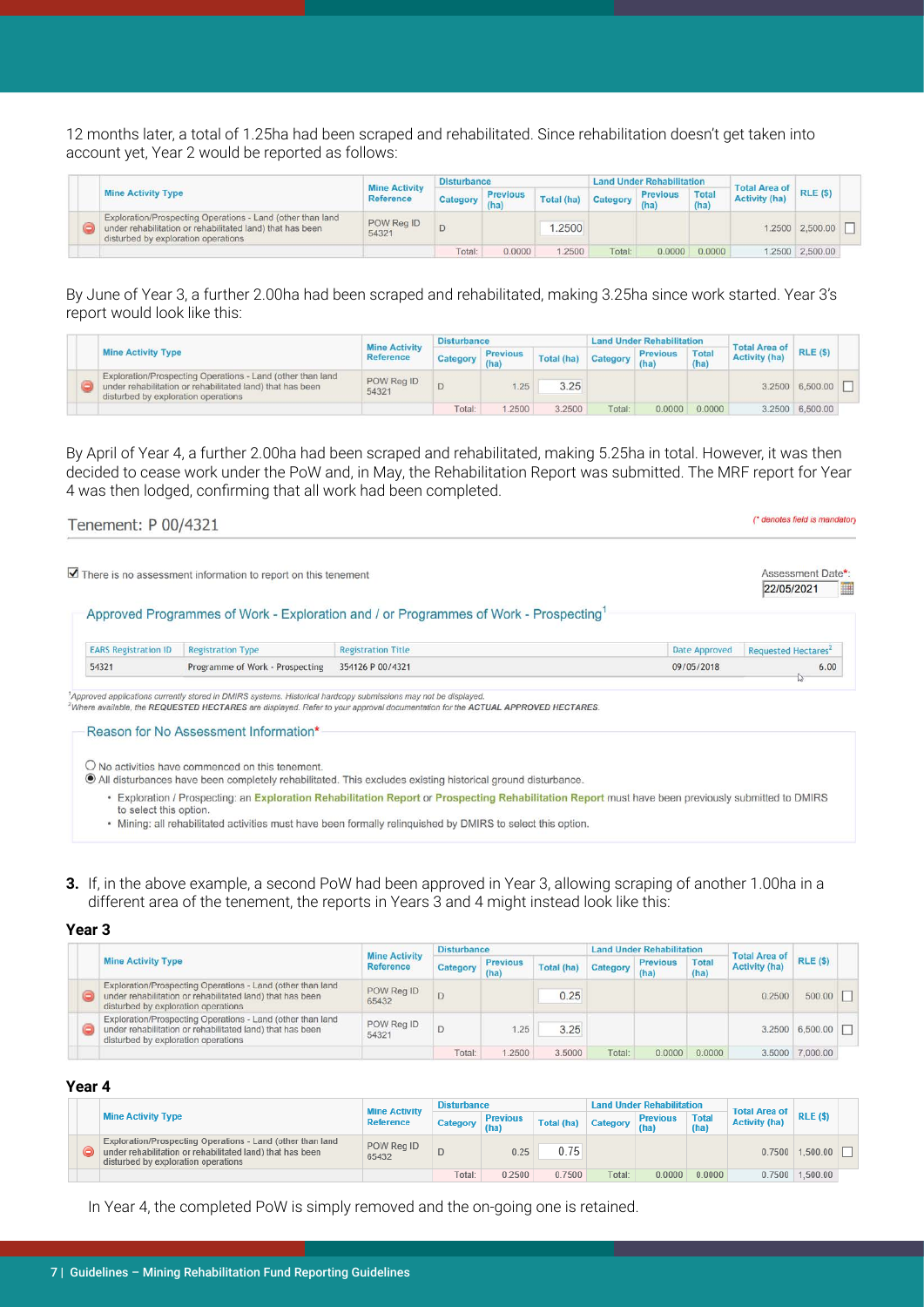#### <span id="page-7-0"></span>1.2.2 Mining Operations

Mining operations are activities that are carried out (or infrastructure that is installed) under approved Mining Proposals. Most mining proposals are accompanied by Mine Closure Plans that set out the closure obligations associated with approved activities.

As shown in [Table 1](#page-9-0), each of these activities would fall within one of Categories A, B, C or E. It is quite likely that the ground-disturbing activity on a tenement is comprised of several different Mine Activity Types and categories.

Reporting of ground disturbances by mining operations differs from [exploration and prospecting operations](#page-4-0) in two particular ways:

- The area reported for mining operations is a 'snapshot' of the total ground disturbance as at the assessment date. This means that it is not the area disturbed only during the current period or since work started but each activity's 'footprint' (or just its 'surface expression' if it extends below the surface).
- Rehabilitation work is now taken into account but satisfactory completion of the work can only be confirmed by officers of DMIRS.

This means that an area cannot be accounted for as 'rehabilitated land' until it has been accepted by DMIRS. If work has reached the stage where it can be recorded as 'land under rehabilitation', it remains as 'land under rehabilitation' until DMIRS confirms that it is fully rehabilitated.

For this reason, areas of disturbances may still need to be reported when there has been no mining activity during the period (or when a mine is on care and maintenance) as long as the disturbed areas are still there and occupying the same footprint.

Activities that share the same Rehabilitation Liability Category (A,B,C, D or E) but are identifiably distinct from each other (e.g. ROM pads and laydown areas, both of which are Category C) should not be combined into a single activity for reporting purposes.

Definitions of the various Mine Activity Types can be found in [Appendix 1](#page-13-0).

#### **1.3 'Land Under Rehabilitation' and 'Rehabilitated Land'**

DMIRS encourages mine operators to rehabilitate mining-related disturbances on a progressive basis. For this reason, land that's under rehabilitation (but which is not yet 'rehabilitated') has its own category (E) and attracts a much lower unit rate than land that's still in a 'disturbed' state (see [Table 1](#page-9-0)) . Land that's fully rehabilitated is no longer required to be reported.

Under the MRF Regulations, both 'land under rehabilitation' and 'rehabilitated land' have precise meanings.

#### **'Land under rehabilitation'** means land:

- (a) on which earthworks have been completed in accordance with closure obligations that apply to the tenement; and
- (b) that is not rehabilitated land.

**'Rehabilitated land'** means land on which rehabilitation has been completed in accordance with the closure obligations that apply to the tenement.

In this context, 'earthworks' is defined in the MRF Regulations as:

Any operations to move or shape land or infrastructure of a type described in Schedule 1 of the Mining Rehabilitation Fund Regulations, which includes the following –

- excavating or filling;
- forming embankments or slopes:
- operations to control wind or water erosion of land;
- battering, contouring, reshaping, ripping, capping or rock-armouring land.

It therefore covers work such as completion of abandonment bunds and backfilling of pits and other excavations, up to and including topsoil replacement and ripping.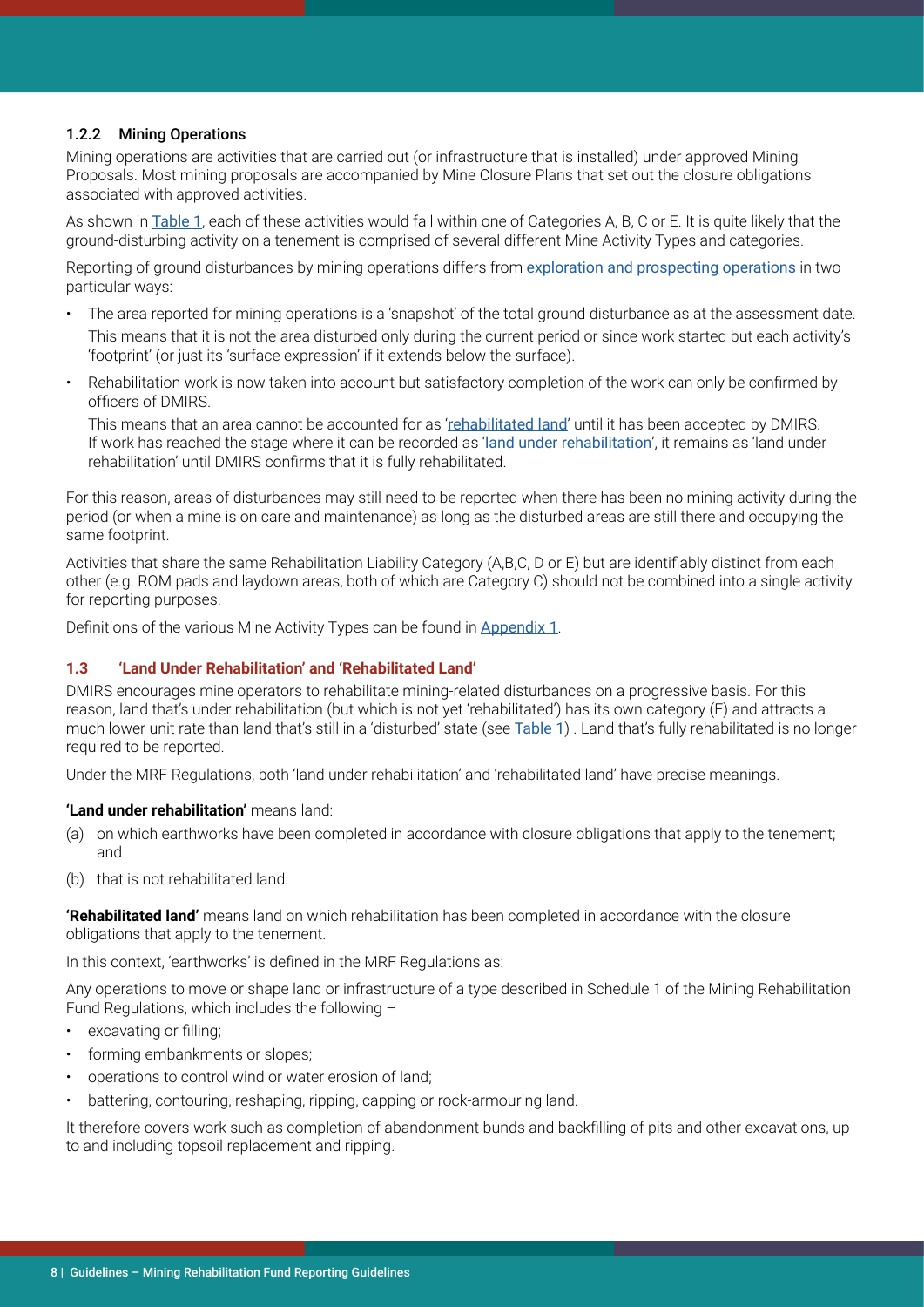For completion of the online MRF report, the holder can assess if any required earthworks have been completed and record that area in the 'Land under Rehabilitation' section for the relevant activity.

It is a condition of most tenements that rehabilitation of disturbances must be completed to the satisfaction of the DMIRS Executive Director. Environmental Officers can assess the success of rehabilitation work and identify further required actions for it to be completed in accordance with closure obligations. This means that land can only be considered as 'Rehabilitated Land' once an appropriate officer of DMIRS has formally accepted that the obligations have been met and, until that's happened, the land must continue to be reported as 'land under rehabilitation'. Once an activity has been formally accepted as 'rehabilitated', however, it is no longer required to be included in an

MRF report.

It is common for closure obligations to require construction of artificial barriers such as bunds. Given that they are part and parcel of meeting these obligations, completed barriers are not required to be reported as disturbances in their own right. Barriers and bunds that are in course of construction, however, would not yet satisfy closure obligations and would need to be reported as disturbances until they are complete.

For example:

XYZ Pty Ltd holds a mining lease, on which is located a pit (25ha), a Class 2 Waste Dump (10ha) and a former laydown area (5ha).

At the time of assessing XYZ's Year 1 assessment information, the pit and the waste dump are both un-rehabilitated but the former laydown area has been ripped.

By Year 2, an abandonment bund around the pit has been partly completed (owing to the need to finish dewatering) and the waste dump has been contoured and capped.

By Year 3, the abandonment bund is complete, the waste dump has now had topsoil replaced and is ripped and DMIRS has accepted that revegetation of the old laydown area has been successful and that it has been rehabilitated in accordance with closure obligations.

Reporting might look like this:

#### **Year 1:**

Because the rehabilitation earthworks are completed at the laydown area, it can be recorded as 'Land under Rehabilitation'.

|    |                                                                               |                                   | <b>Disturbance</b> |                         |                   |          | <b>Land Under Rehabilitation</b> |                   | <b>Total Area of</b> |              |  |
|----|-------------------------------------------------------------------------------|-----------------------------------|--------------------|-------------------------|-------------------|----------|----------------------------------|-------------------|----------------------|--------------|--|
|    | <b>Mine Activity Type</b>                                                     | <b>Mine Activity</b><br>Reference | Category           | <b>Previous</b><br>(ha) | <b>Total (ha)</b> | Category | <b>Previous</b><br>(ha)          | <b>Total (ha)</b> | <b>Activity (ha)</b> | RLE(S)       |  |
| 9. | Waste dump or overburden stockpile (class                                     | Waste Dump                        | B                  | 10                      | 10.00             |          |                                  | 0.00              | 10.0000              | 300,000.00   |  |
|    | Mining void (with a depth of at least 5 metres)<br>- below ground water level | Pit                               | в                  | 25                      | 25.00             | l F      |                                  | 0.00              | 25,0000              | 750,000.00   |  |
| ⊝  | Laydown or hardstand area                                                     | North-west                        | C                  |                         | 0.00              | l F      |                                  | 5.00              | 5.0000               | 10,000.00    |  |
|    |                                                                               |                                   | Total:             | 40.0000                 | 35,0000           | Total:   | 0.0000                           | 5.0000            | 40.0000              | 1.060.000.00 |  |

#### **Year 2:**

By June Year 2, the abandonment bund around the pit is 95 per cent complete, whilst access is kept open for dewatering. The Waste Dump, while now contoured and capped, still has topsoil to be replaced, as well as ripping. This means earthworks are not complete on either feature. At this point, the incomplete bund itself is a disturbance (occupying 10.4ha).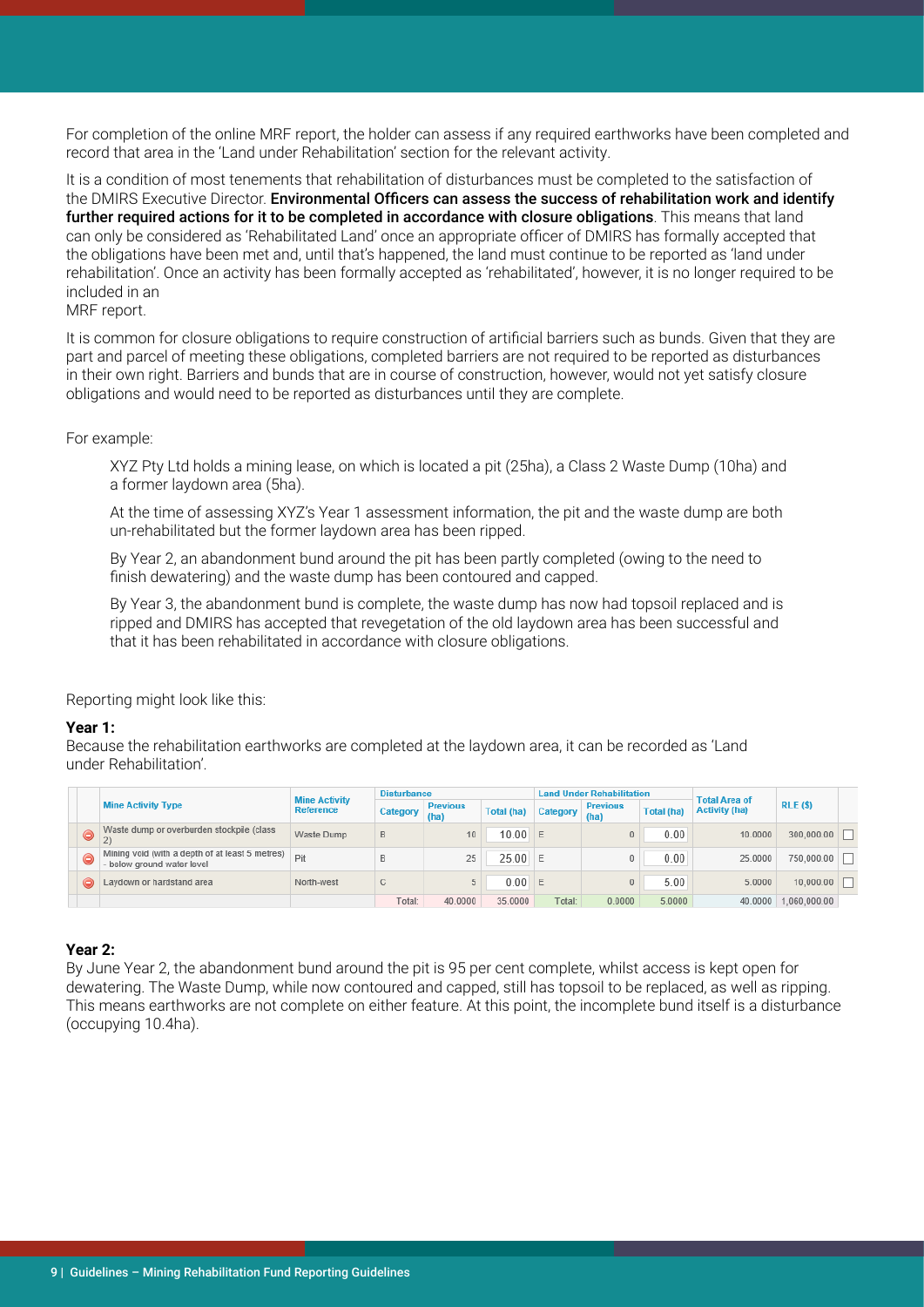<span id="page-9-0"></span>

|           |                                                                                                                                                                          | <b>Mine Activity</b>              | <b>Disturbance</b> |                         |                   |          | <b>Land Under Rehabilitation</b> |                   | <b>Total Area</b>   |              |  |
|-----------|--------------------------------------------------------------------------------------------------------------------------------------------------------------------------|-----------------------------------|--------------------|-------------------------|-------------------|----------|----------------------------------|-------------------|---------------------|--------------|--|
|           | <b>Mine Activity Type</b>                                                                                                                                                | Reference                         | Category           | <b>Previous</b><br>(ha) | <b>Total (ha)</b> | Category | <b>Previous</b><br>(ha)          | <b>Total (ha)</b> | of Activity<br>(ha) | $RLE($ \$)   |  |
| 0         | Other Cleared Land - Land (other than land under<br>rehabiliation or rehabiliated land) that is cleared of<br>vegetation and is not otherwise described in this<br>Table | Incomplete<br>abandonment<br>bund | C.                 |                         | 10.40             |          |                                  |                   | 10.4000             | 187,200.00   |  |
| ⊝         | Laydown or hardstand area                                                                                                                                                | North-west                        | C.                 | 0                       | 0.0000            | E        |                                  | 5.0000            | 5.0000              | 10,000.00    |  |
| $\bullet$ | Mining void (with a depth of at least 5 metres) - below<br>ground water level                                                                                            | Pit                               | B                  | 25                      | 25.0000           | E        | 0                                | 0.0000            | 25.0000             | 750,000.00   |  |
| 6         | Waste dump or overburden stockpile (class 2)                                                                                                                             | Waste Dump                        | B                  | 10 <sup>1</sup>         | 10.0000           | E        | 0                                | 0.0000            | 10.0000             | 300,000.00   |  |
|           |                                                                                                                                                                          |                                   | Total:             | 35,0000                 | 45.4000           | Total:   | 5.0000                           | 5.0000            | 50,4000             | 1.247.200.00 |  |

#### **Year 3.**

With earthworks complete, the pit and the waste dump now qualify as 'land under rehabilitation' and the bund no longer needs to be included. The pit would remain as 'land under rehabilitation' until DMIRS has inspected it and is satisfied that its requirements have been met. The waste dump is still in the monitoring stage for revegetation. The laydown area has been signed off after a DMIRS inspection early in Year 3.

|  |                                                                               | <b>Mine Activity</b> | <b>Disturbance</b> |                         |            | <b>Land Under Rehabilitation</b> |                         |                   | <b>Total Area of</b> |                   |  |
|--|-------------------------------------------------------------------------------|----------------------|--------------------|-------------------------|------------|----------------------------------|-------------------------|-------------------|----------------------|-------------------|--|
|  | <b>Mine Activity Type</b>                                                     | Reference            | Category           | <b>Previous</b><br>(ha) | Total (ha) | Category                         | <b>Previous</b><br>(ha) | <b>Total (ha)</b> | <b>Activity (ha)</b> | <b>RLE (\$)</b>   |  |
|  | Mining void (with a depth of at least 5 metres) -<br>below ground water level | Pit                  |                    | 25                      | 0.0000     |                                  | 0                       | 25.000            |                      | 25.0000 50,000.00 |  |
|  | Waste dump or overburden stockpile (class 2)                                  | Waste Dump           | B                  | 10                      | 0.0000     |                                  | 0                       | 10.0000           |                      | 10.0000 20,000.00 |  |
|  |                                                                               |                      | Total:             | 35,0000                 | 0.0000     | Total:                           | 0.0000                  | 35,0000           |                      | 35.0000 70.000.00 |  |

Rehabilitation work can be accounted for progressively if the type of activity allows for it. The laydown area, for example, could have had earthworks completed across only 50 per cent of its area in Year 1, so that 2.50ha would be a disturbance and 2.50ha as 'land under rehabilitation'.

#### Table 1. Rehabilitation Liability Categories and Unit Rates

| <b>Description of Infrastructure or Land</b>                                | <b>Rehabilitation</b><br><b>Liability</b><br><b>Category</b> | <b>Unit Rate</b><br>(per hectare) |
|-----------------------------------------------------------------------------|--------------------------------------------------------------|-----------------------------------|
| Tailings or residue storage facility (Class 1)                              | A                                                            | \$50,000                          |
| Waste dump or overburden stockpile (Class 1)                                |                                                              |                                   |
| Heap or vat leach facility                                                  |                                                              |                                   |
| Evaporation pond not associated with minerals-in-brine extraction           |                                                              |                                   |
| Dam: saline water or process liquor                                         |                                                              |                                   |
| Tailings or residue storage facility (Class 2)                              | B                                                            | \$30,000                          |
| Waste dump or overburden stockpile (Class 2)                                |                                                              |                                   |
| Low-grade ore stockpile (Class 1)                                           |                                                              |                                   |
| Plant site                                                                  |                                                              |                                   |
| Fuel storage facility                                                       |                                                              |                                   |
| Workshop                                                                    |                                                              |                                   |
| Mining void (with a depth of at least 5 metres) – below ground-water level. |                                                              |                                   |
| Landfill site                                                               |                                                              |                                   |
| Diversion channel or drain                                                  |                                                              |                                   |
| Dam: fresh water                                                            |                                                              |                                   |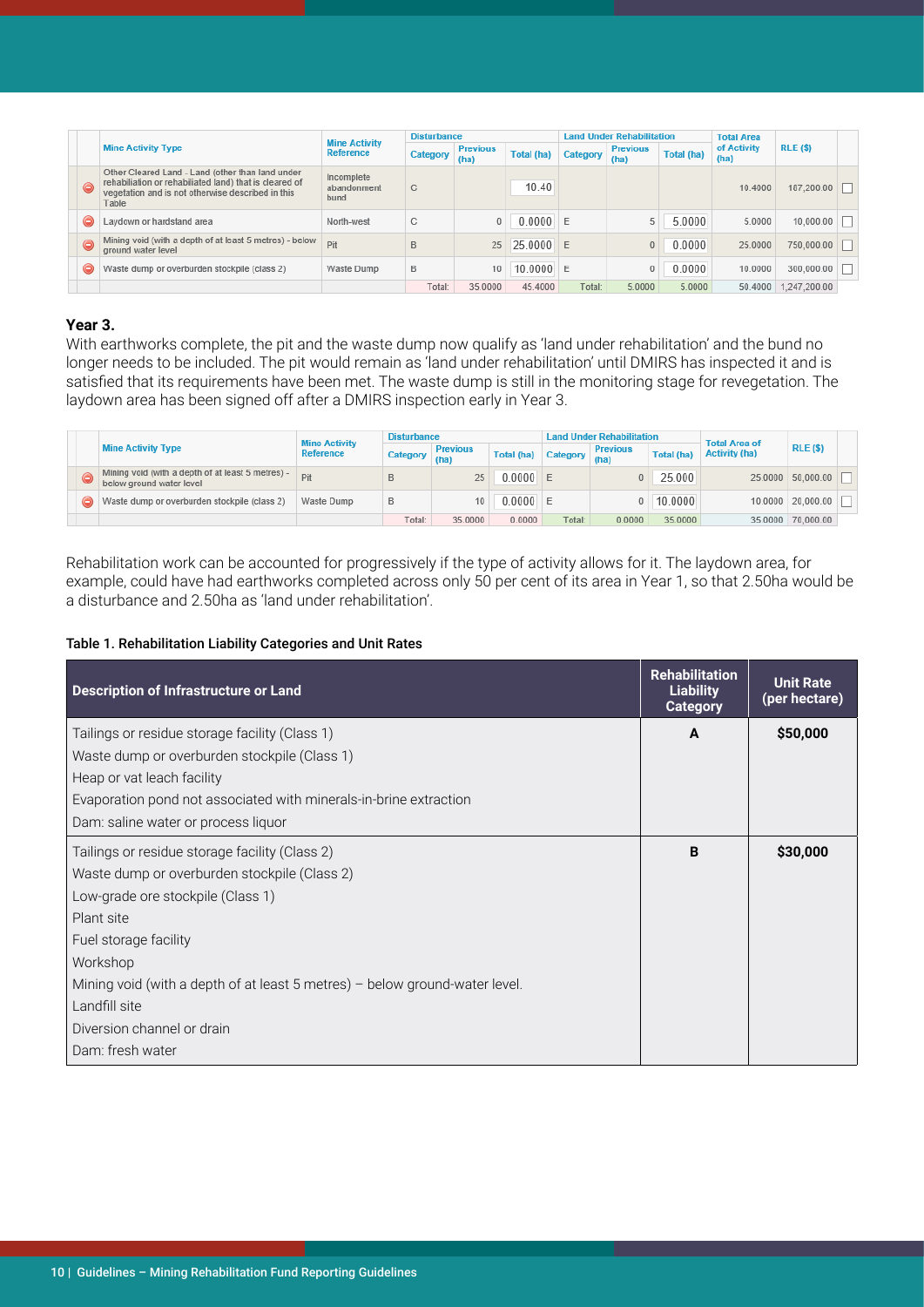<span id="page-10-0"></span>

| <b>Description of Infrastructure or Land</b>                                                                                                  | <b>Rehabilitation</b><br><b>Liability</b><br><b>Category</b> | <b>Unit Rate</b><br>(per hectare) |
|-----------------------------------------------------------------------------------------------------------------------------------------------|--------------------------------------------------------------|-----------------------------------|
| Low-grade ore stockpile (Class 2)                                                                                                             | C                                                            | \$18,000                          |
| Sewage pond                                                                                                                                   |                                                              |                                   |
| Run-of-mine (ROM) pad                                                                                                                         |                                                              |                                   |
| Building (other than workshop) or camp-site                                                                                                   |                                                              |                                   |
| Transport or service infrastructure corridor                                                                                                  |                                                              |                                   |
| Airstrip                                                                                                                                      |                                                              |                                   |
| Mining void (with a depth of at least $5$ metres) - above ground-water level.                                                                 |                                                              |                                   |
| Laydown or hardstand area                                                                                                                     |                                                              |                                   |
| Core yard                                                                                                                                     |                                                              |                                   |
| Borrow Pit or shallow surface excavation (with a depth of less than 5 metres)                                                                 |                                                              |                                   |
| Borefield                                                                                                                                     |                                                              |                                   |
| Processing equipment or stockpile associated with 'Basic Raw Material' extraction                                                             |                                                              |                                   |
| Land (other than land under rehabilitation or rehabilitated land) that is cleared of vegetation<br>and not otherwise described in this Table. |                                                              |                                   |
| Land (other than land under rehabilitation or rehabilitated land) that has been disturbed by<br>exploration operations                        | D                                                            | \$2,000                           |
| Land under rehabilitation (other than land that has been disturbed by exploration operations)                                                 | E                                                            | \$2,000                           |
| Topsoil stockpile                                                                                                                             |                                                              |                                   |
| Minerals-in-brine abstraction trench                                                                                                          | F                                                            | \$20,000                          |
| Evaporation pond (off-playa) associated with minerals-in-brine extraction                                                                     |                                                              |                                   |
| Evaporation pond (on-playa) associated with minerals-in-brine extraction                                                                      |                                                              |                                   |
| Halite/salt stockpile (off-playa) associated with minerals-in-brine extraction                                                                |                                                              |                                   |
| Halite/salt stockpile (on-playa) associated with minerals-in-brine extraction                                                                 | G                                                            | \$10,000                          |

# **1.4 Classes of Activity**

Certain mining activities may present higher risks due to the presence of hazardous materials and/or be made subject to stricter management conditions to ensure compliance with specific tenement conditions or the requirements of an approved mining proposal. For this reason, the following activities are split into two classes:

- Tailings or residue storage facilities (Table 2)
- Waste dumps or overburden stockpiles (Table 3)
- Low-grade ore stockpiles ([Table](#page-11-0) 4)

#### Table 2. Classes of Tailings or residual storage facility

| <b>Item</b> | Criteria applying to tailings or residue storage facility                                                                                                  | <b>Class</b>   |  |  |
|-------------|------------------------------------------------------------------------------------------------------------------------------------------------------------|----------------|--|--|
| 1.          | Either or both of the following apply to the tailings or residue storage facility $-$                                                                      |                |  |  |
|             | (a) its highest embankment is at least 5 metres high;                                                                                                      |                |  |  |
|             | (b) it contains any of the following $-$                                                                                                                   |                |  |  |
|             | (i)<br>fibrous minerals;                                                                                                                                   |                |  |  |
|             | (ii)<br>radioactive material;                                                                                                                              |                |  |  |
|             | (iii)<br>material capable of generating acid and metalliferous drainage, including neutral drainage<br>and saline drainage.                                |                |  |  |
|             | and management requirements, imposed under a condition of the mining authorisation or under a<br>mining proposal, apply to those minerals or that material |                |  |  |
| 2.          | The tailings or residue storage facility is not of class 1                                                                                                 | <b>Class 2</b> |  |  |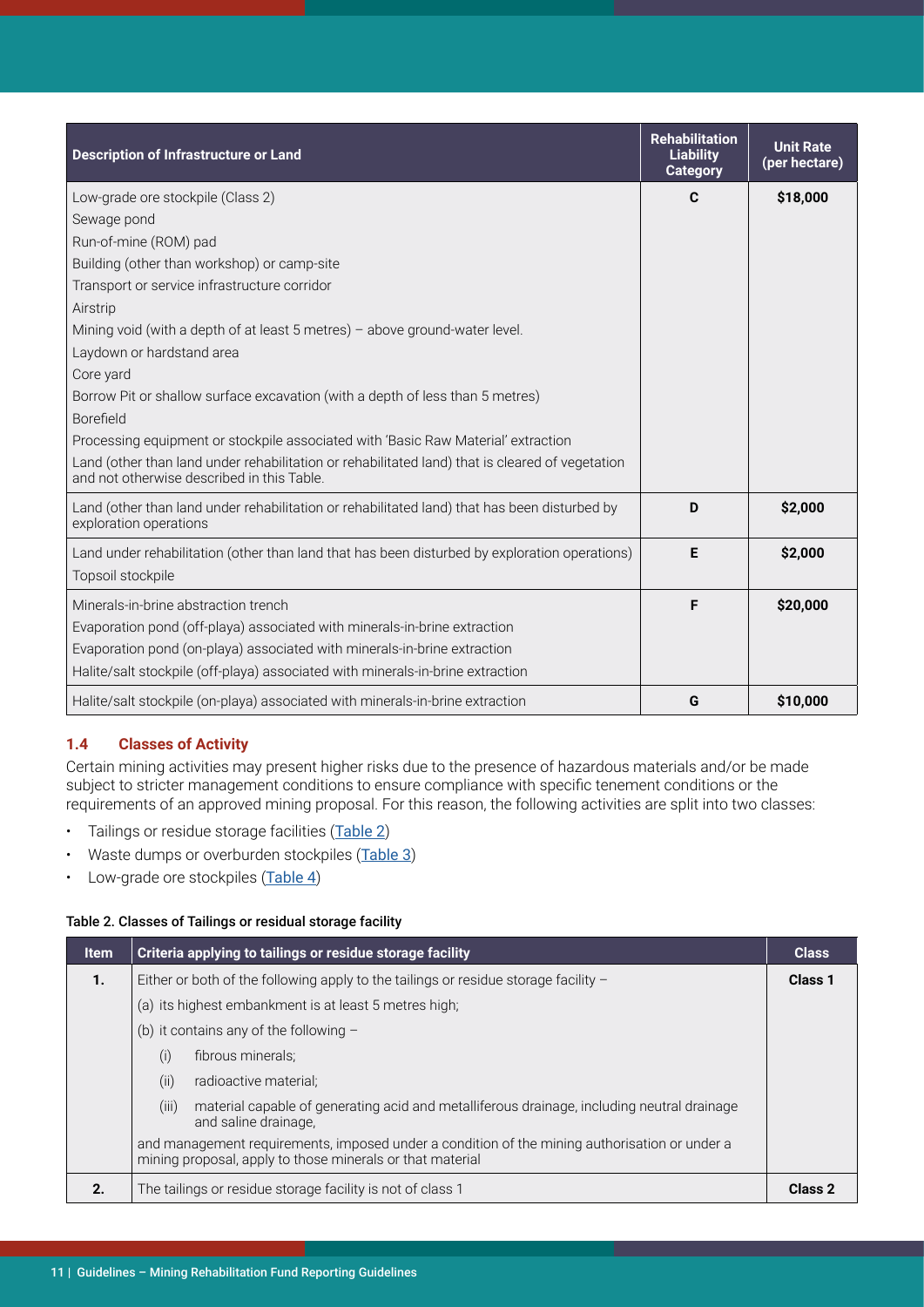#### <span id="page-11-0"></span>Table 3. Classes of waste dump or overburden stockpile

| <b>Item</b> | Criteria applying to waste dump or overburden stockpiles                                                                                                                  | <b>Class</b>   |  |
|-------------|---------------------------------------------------------------------------------------------------------------------------------------------------------------------------|----------------|--|
| 1.          | Either or both of the following apply to the waste dump or overburden stockpile (other than a halite/<br>salt stockpile associated with minerals-in-brine extraction) $-$ |                |  |
|             | (a) its highest point is at least 15 metres high;                                                                                                                         |                |  |
|             | (b) it contains any of the following $-$                                                                                                                                  |                |  |
|             | fibrous minerals;<br>(i)                                                                                                                                                  |                |  |
|             | (ii)<br>radioactive material;                                                                                                                                             |                |  |
|             | (iii)<br>material capable of generating acid and metalliferous drainage, including neutral drainage<br>and saline drainage;                                               |                |  |
|             | erodible material that is capable of compromising the structure of the waste dump or<br>(iv)<br>overburden stockpile,                                                     |                |  |
|             | and management requirements imposed under a condition of the mining authorisation or under a<br>mining proposal apply to those minerals or that material                  |                |  |
| 2.          | The waste dump or overburden stockpile is not of class 1                                                                                                                  | <b>Class 2</b> |  |

#### Table 4. Classes of low-grade ore stockpile

| <b>Item</b> | Criteria applying to low-grade ore stockpile                                                                                                              | <b>Class</b>   |  |  |
|-------------|-----------------------------------------------------------------------------------------------------------------------------------------------------------|----------------|--|--|
| 1.          | Either or both of the following apply to the low-grade ore stockpile $-$                                                                                  |                |  |  |
|             | (a) its highest point is at least 15 metres high;                                                                                                         |                |  |  |
|             | (b) it contains any of the following $-$                                                                                                                  |                |  |  |
|             | fibrous minerals;<br>(i)                                                                                                                                  |                |  |  |
|             | (ii)<br>radioactive material;                                                                                                                             |                |  |  |
|             | (iii)<br>material capable of generating acid and metalliferous drainage, including neutral drainage<br>and saline drainage,                               |                |  |  |
|             | and management requirements imposed under a condition of the mining authorisation or under a<br>mining proposal apply to those minerals or that material. |                |  |  |
| 2.          | The low-grade ore stockpile is not of class 1                                                                                                             | <b>Class 2</b> |  |  |

These facilities are therefore classified as Class 1 based on their height above the surrounding landscape and/or the nature of the materials they contain.

#### Fibrous minerals

'Fibrous minerals' means any waste or low-grade ore that contains quantities of asbestiform fibrous hydrated silicate materials, several of which occur naturally in asbestiform and non-asbestiform forms.

This definition also includes other natural mineral fibres that are potentially hazardous due to their physical and chemical properties, including erionite, wollastonite, attapulgite and sepiolite, which require special management measures (such as a 'Fibrous Minerals Management Plan').

This is further defined in the DMIRS/Mining Industry Advisory Committee [guideline](http://www.dmp.wa.gov.au/Documents/Safety/MSH_G_ManagementOfFibrousMineralsInWaMiningOperations.pdf) entitled 'Management of fibrous minerals in Western Australian mining operations'.

#### Radioactive mineral

'Radioactive minerals' means any waste or low-grade ore generated from uranium or thorium ores that requires a [Radiation Management Plan](http://www.dmp.wa.gov.au/Safety/Submitting-a-radiation-9690.aspx) under Part 16 of the Mines Safety and Inspection Regulations 1995 (Safety Regulations).

#### Acid and metalliferous drainage

Acid drainage, neutral drainage, metalliferous drainage and saline drainage are the results of a complex process governed by a combination of physical, chemical and biological factors. The sources usually include the mine and process wastes, the mine and process facilities that contain reactive sulphide, and the potentially neutralising minerals involved in mitigation of activity.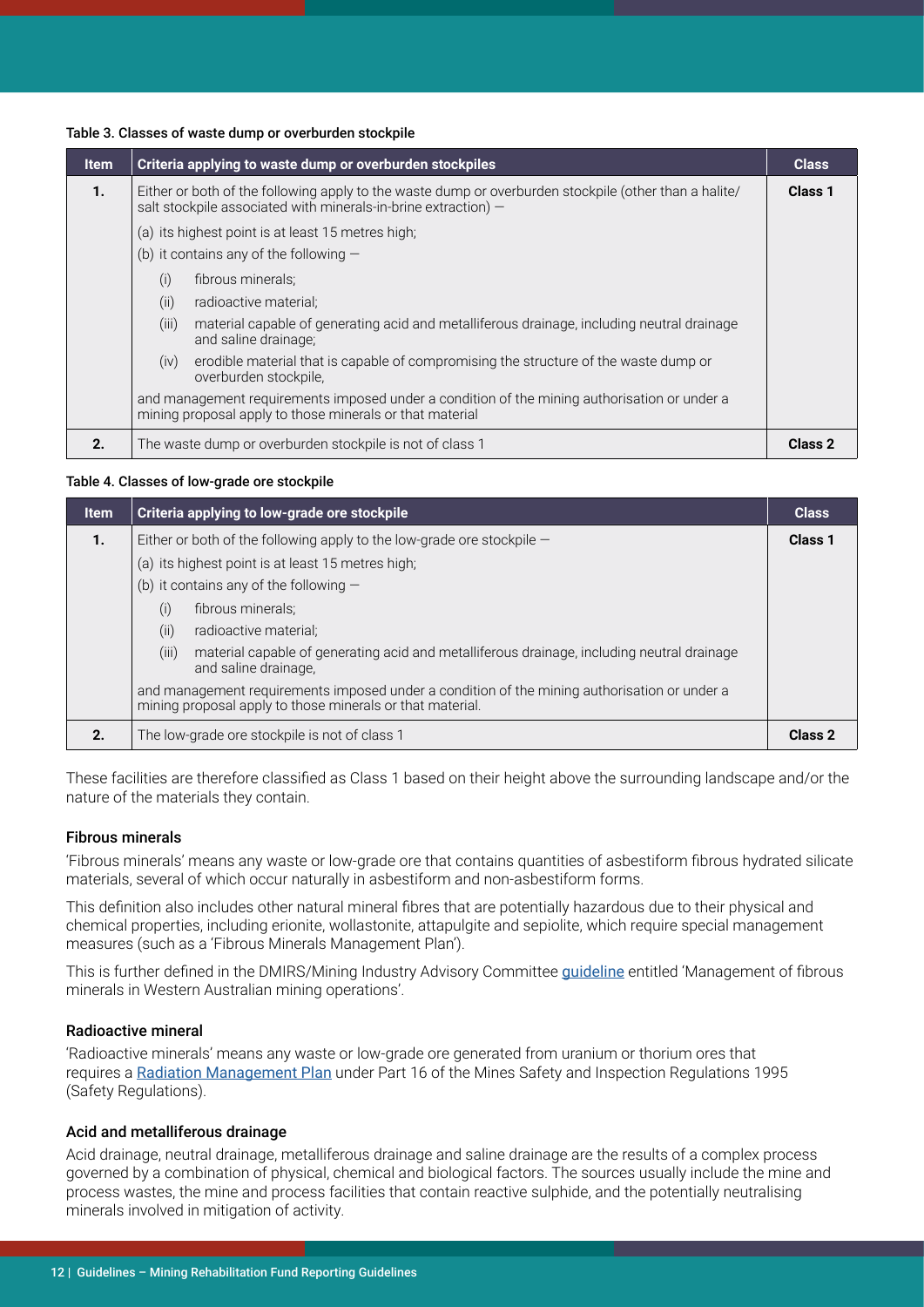**Acid drainage** results from the exposure of sulphide minerals to atmospheric oxygen or oxygenated waters through mining, mineral processing, excavation or other earthmoving processes, whereby the sulphide minerals can become unstable and oxidise. Once this happens, it is difficult to prevent further chemical reactions from taking place, leading to generation of acid.

**Neutral drainage and metalliferous drainage** occur when the acidic water produced by acid drainage reacts with dispersion-prone or easily-erodible surface material. It can also occur when the acidic water erodes or otherwise compromises the structural integrity of a waste dump or overburden stockpile, interacting with and dissolving metals or salts contained within the waste material or overburden. Although the acid may be neutralised by the minerals it dissolves, it may cause an increase in the concentration of toxic metals in the resulting drainage. If the acid is completely neutralised by dissolution of common carbonate minerals, precipitation of metals may result, leading to these precipitates being present in the resulting drainage.

**Saline drainage** occurs where the acid drainage is completely neutralised and no toxic metal residues are present in the resulting drainage. Special management conditions may still be imposed if sulphate salinity issues arise.

#### Erodible material

'Erodible material' means any dispersible material that is susceptible to erosion and which requires specific management.

#### Table 5. Land on which minerals-in-brine abstraction trench or evaporation pond is considered to be situated

| 1. | In determining the land on which a <b>minerals-in-brine abstraction trench</b> is situated, the following land is to be taken<br>into account $-$                                                                            |  |  |  |
|----|------------------------------------------------------------------------------------------------------------------------------------------------------------------------------------------------------------------------------|--|--|--|
|    | (a) the land on which the trench is situated;                                                                                                                                                                                |  |  |  |
|    | (b) the land on which any embankments are situated, except to the extent that the embankments $-$                                                                                                                            |  |  |  |
|    | (i)<br>are constructed solely from material excavated from the trench; and                                                                                                                                                   |  |  |  |
|    | (ii)<br>will be used for back-filling the trench on completion.                                                                                                                                                              |  |  |  |
| 2. | In determining the land on which an evaporation pond not associated with minerals-in-brine extraction is situated,<br>the land on which the pond floor and any embankments are situated is to be taken into account.         |  |  |  |
| 3. | In determining the land on which an evaporation pond (off-playa) associated with minerals-in-brine extraction is<br>situated, the land on which the pond floor and any embankments are situated is to be taken into account. |  |  |  |
| 4. | In determining the land on which an evaporation pond (on-playa) associated with minerals-in-brine extraction is<br>situated, the following land is to be taken into account $-$                                              |  |  |  |
|    | (a) the land on which the pond floor is situated, but only to the extent that it is modified by earthworks                                                                                                                   |  |  |  |
|    | (b) the land on which any embankments are situated, except to the extent that the embankments consist of natural<br>landforms.                                                                                               |  |  |  |

#### Table 6. 'On-playa' and 'off-playa' evaporation ponds and halite/salt stockpiles

| 1. | An evaporation pond or halite/salt stockpile is $-$                                                                                                |
|----|----------------------------------------------------------------------------------------------------------------------------------------------------|
|    | (a) on-playa to the extent that is situated within the boundary of a playa system (including a salt lake or coastal salt<br>pan playa system); and |
|    | (b) off-playa to the extent that is not situated within the boundary of a playa system (including a salt lake or coastal<br>salt pan playa system) |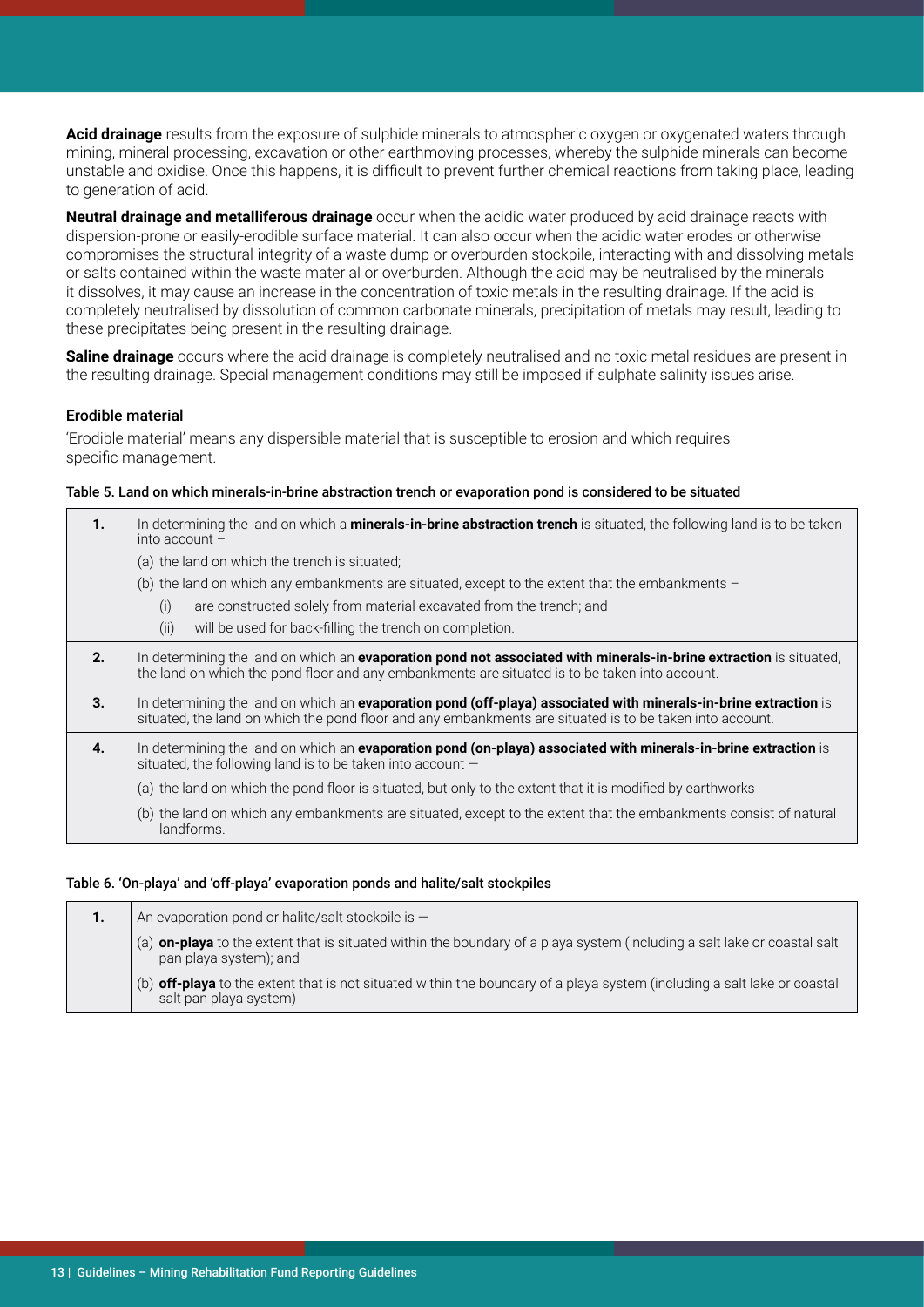# <span id="page-13-0"></span>Appendix 1:

### **Mine Activity Types and other definitions**

## Airstrip

The area specified for operation of an aerodrome and its traffic. This includes the active runway and any supporting infrastructure (such as weather stations and communications towers).

#### Basic raw material activities

For the purposes of the *Mining Act 1978*, the following quarried materials (commonly referred to as 'raw materials') are considered a 'mineral' as long as they do not occur on private land:

- Limestone, rock, gravel
- Shale, other than oil shale
- Sand, other than mineral sand, silica sand or garnet sand
- Clay, other than kaolin, bentonite, attapulgite or montmorillonite.

Due to the inert nature of these materials and the lower impact of associated processing equipment (primarily crushing and screening), the areas occupied by processing equipment and stockpiles are subject to a lower unit rate (Category C) than those of other commodity extraction activities.

Any other activities (voids, fuel storage facilities etc) associated with such an operation are allocated to the same categories as would apply to extraction of other commodities.

#### Borefield

The area that contains the bores and associated infrastructure through which water (including brine) is extracted.

## Borrow pits and shallow surface excavations

Surface excavations that are part of mining operations and extend no more than five metres below ground level. This includes (but is not limited to) shallow strip-mining and sand mining. It can also include mining voids that have been back-filled with waste rock to within five metres of ground level.

Shallow excavations made in creek-beds for the purposes of sand extraction may be reported as 'land under rehabilitation' if:

- the assessment date is both prior to the wet season and after extraction has ceased for the reporting period;
- the disturbances are 'naturally rehabilitated' through seasonal rainfall; and
- these processes are recognised in the closure obligations for the site.

Disturbances in drought-affected areas (where 'natural rehabilitation' is unlikely during the period), or where closure obligations impose a requirement for formal rehabilitation work, are required to be reported as 'active' disturbances.

#### Buildings (other than workshop) or camp site

Miscellaneous infrastructure, other than workshop, which are associated with the mining operation. This includes camp sites, office buildings, stores and laboratories but does not include temporary camp sites established to support exploration or prospecting activity under a Programme of Work.

#### Core-yard

The area associated with the storage of samples that are obtained as part of conducting exploration activities.

This does not include temporary areas that are established to support exploration or prospecting activity under a Programme of Work.

#### Dam – fresh water

The area associated with storage of fresh or marginal/brackish water (that is, water with Total Dissolved Solids not exceeding 2000mg/L)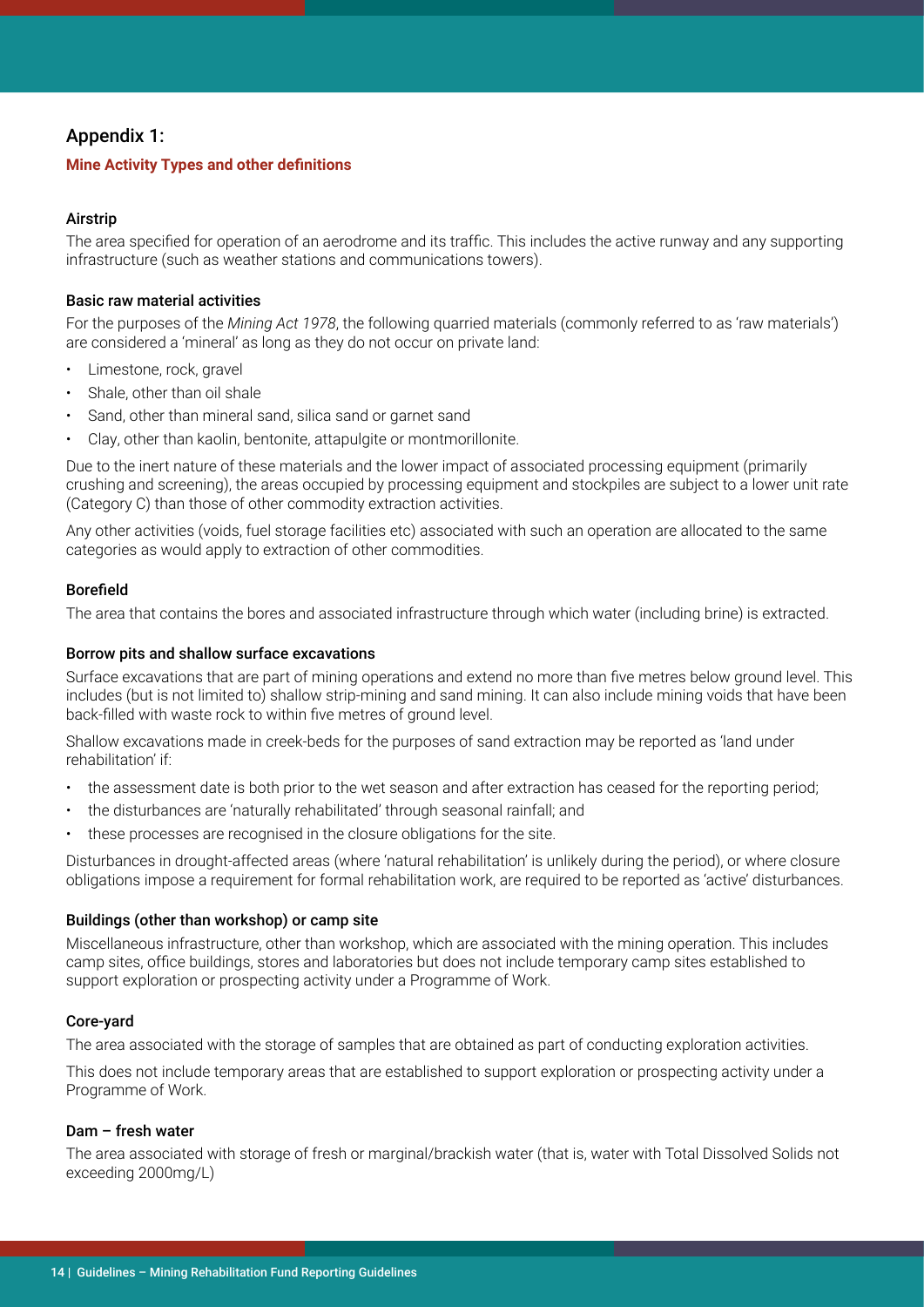#### <span id="page-14-0"></span>Dam – saline water or process liquor

The area associated with the storage of water or process liquor of poor quality and which possesses physical, chemical or biological characteristics that may adversely affect the environment (that is, Total Dissolved Solids exceed 2,000 mg/L).

#### Diversion channels and drains

The infrastructure associated with the diversion, capture and/or transport of overland water flows. These may be associated with dams containing either fresh-water or saline/process liquor.

#### **Earthworks**

Any operations to move or shape land or infrastructure of a type described in Schedule 1 of the Mining Rehabilitation Fund Regulations, which includes the following –

- excavating or filling;
- forming embankments or slopes:
- operations to control wind or water erosion of land;
- battering, contouring, reshaping, ripping, capping or rock-armouring land.

#### Evaporation pond (off playa) associated with minerals-in-brine extraction

A facility created specifically for the production of a harvestable salt from [brine](#page-15-0) through solar evaporation and which is not located within the boundary of a playa system (including a salt lake or coastal salt pan playa system).

For ponds in this location, the area occupied by the floor and by the embankment are both reportable as disturbances.

#### Evaporation pond (on playa) associated with minerals-in-brine extraction

A facility created specifically for the production of a harvestable salt from [brine](#page-15-0) through solar evaporation and which is located within the boundary of a playa system (including a salt lake or coastal salt pan playa system).

For ponds in this location, the floor area may be excluded from the area of reported disturbance (that is, only the area of any embankments needs to be reported), provided that the floor of the evaporation pond is located on the surface of the lake or salt-pan and is not modified by earthworks. The reportable area of an embankment may also be reduced to the extent that it uses natural land-forms.

#### Evaporation Pond not associated with minerals-in-brine extraction

The area associated with the storage of water or waste-water for the purpose of treatment by solar evaporation. This does not include ponds created specifically for the production of harvestable product through evaporation (for example, for extraction of salts from brine or 'minerals-in-brine').

#### Fuel Storage Facility

The area of land (inclusive of infrastructure) associated with the storage of hydrocarbons and other fuels that are used in the mining operation. A fuel storage facility may also include facilities for refuelling, such as refuelling pads, bowsers and associated infrastructure (such as oil/water separators).

#### Halite/Salt Stockpile

The area occupied by the stockpile of excess halite or other mineral salts produced during the extraction of [minerals from brine](#page-15-0). The stockpile may be located 'on playa' or 'off playa' (that is, on or off the surface of a playa system (including a salt lake or coastal salt pan playa system). Its location will determine its rehabilitation liability category.

#### Heap or vat leach facility

A facility used to extract minerals and/or other compounds from ore, either by 'heap leach' (that is, placing the ore on a liner and adding chemicals through drip systems) or by 'vat leach' (that is, by placing an ore slurry within a tank or vessel along with chemicals and mixing or agitating the solution).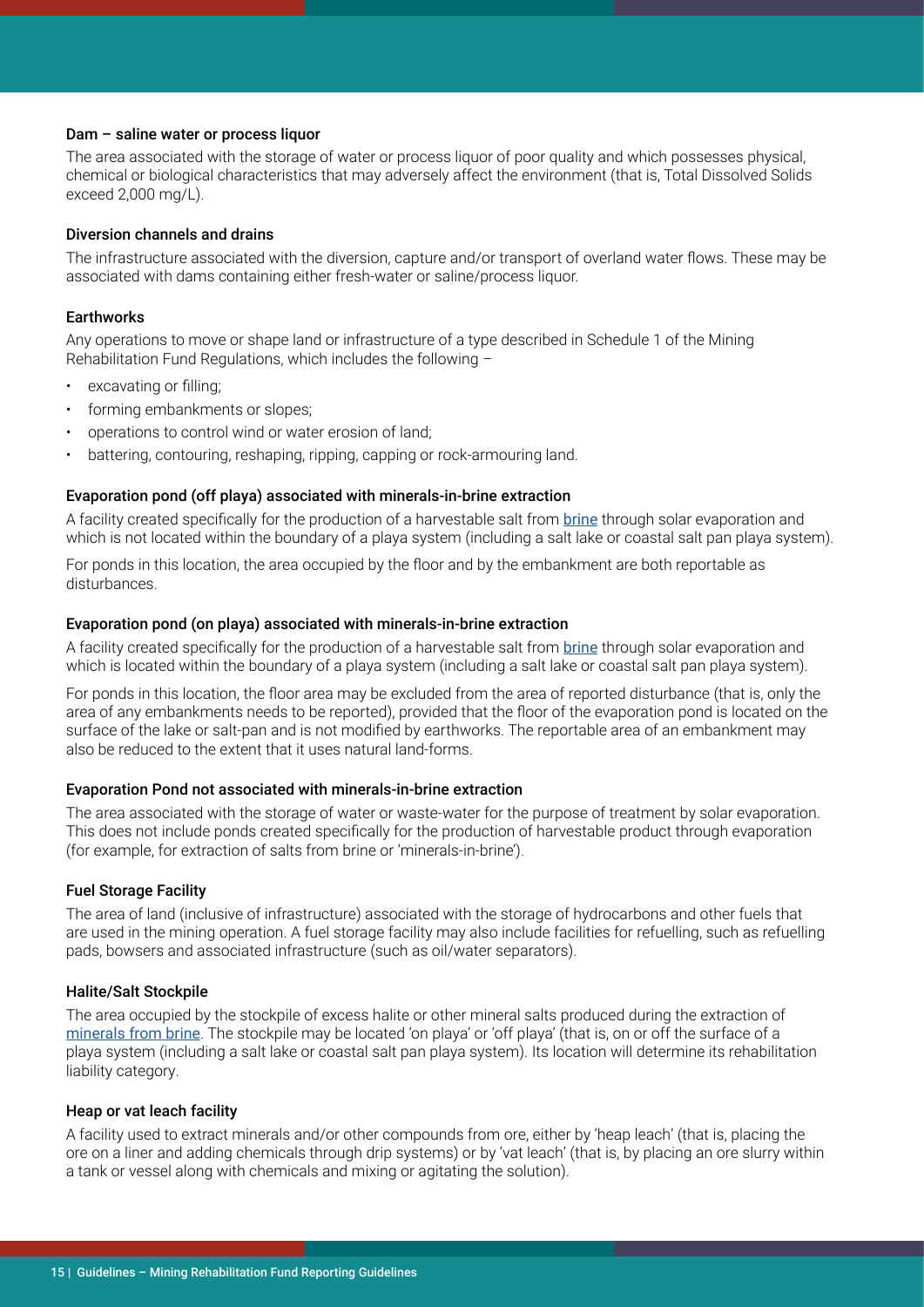#### <span id="page-15-0"></span>Land (other than land under rehabilitation or rehabilitated land) that is cleared of vegetation and is not otherwise described in this table.

This category includes:

- land that has been cleared in preparation for an activity for which a category exists but that has not yet commenced (for example, land cleared for establishing a pit but no void yet exists).
- land, either actively cleared of vegetation or on which no vegetation otherwise exists, on which a bund, safety barrier or other raised feature has been constructed. This extends to:
	- abandonment bunds that are not yet complete (and therefore do not yet represent completion of a closure obligation);
	- safety bunding around active voids or dumps.

This category excludes land that is clear (or has been cleared) of vegetation in preparation for an activity that has not yet commenced but where the **topsoil** remains in place.

This category is more simply identified in the online MRF report as 'Other Cleared Land'.

#### Land (other than land under rehabilitation or rehabilitated land) that has been disturbed by exploration operations

This category includes all ground-disturbing activities that are approved under a Programme of Work (PoW) for prospecting and exploration operations. This is more simply identified in the online MRF report as 'Exploration/ Prospecting Operations'.

It includes the areas covered by temporary infrastructure (such as camp sites or tracks) that have been included in the Programme of Work and are installed to support exploration and prospecting activity. Although this may be of a type that otherwise belongs to an identified category, it is expected that this infrastructure will be removed (and disturbances rehabilitated) when the PoW is completed.

This category cannot be used for any prospecting or exploration activity that is not covered by a current PoW (whether on a prospecting licence, exploration licence or mining lease).

#### Landfill Site

An area of land designated for burial of non-hazardous material, other than waste produced by ore extraction or processing activities.

#### Laydown or hardstand area

An area associated with the storage of miscellaneous mining equipment, with the exception of hydrocarbons or hazardous material.

#### Low-grade ore stockpiles

The area of land associated with the dry storage of ore of inferior grade or quality. Low-grade ore stockpiles are to consist predominantly of ore minerals, with little-to-no waste materials. Stockpiles consisting of material that is predominantly waste are to be considered as a 'waste dump or overburden stockpile' for the purposes of the MRF.

The [class](#page-10-0) of the facility must also be considered when determining the appropriate [rehabilitation liability category](#page-9-0).

#### Minerals-in-brine

For the purposes of the MRF, this refers to mineral salts (halite, potash and/or magnesium) that are dissolved in brine and located within the boundary of a playa system (including a salt lake or coastal salt pan playa system).

#### Minerals-in-brine abstraction trench

The area of land occupied by a minerals-in-brine abstraction trench. In this context, an 'abstraction trench' is a trench excavated for the purposes of conveying abstracted brine to the evaporation pond network.

The area occupied by embankments does not need to be reported for MRF purposes, provided that the embankments will be used for back-filling on completion and are constructed solely from material excavated from the trench.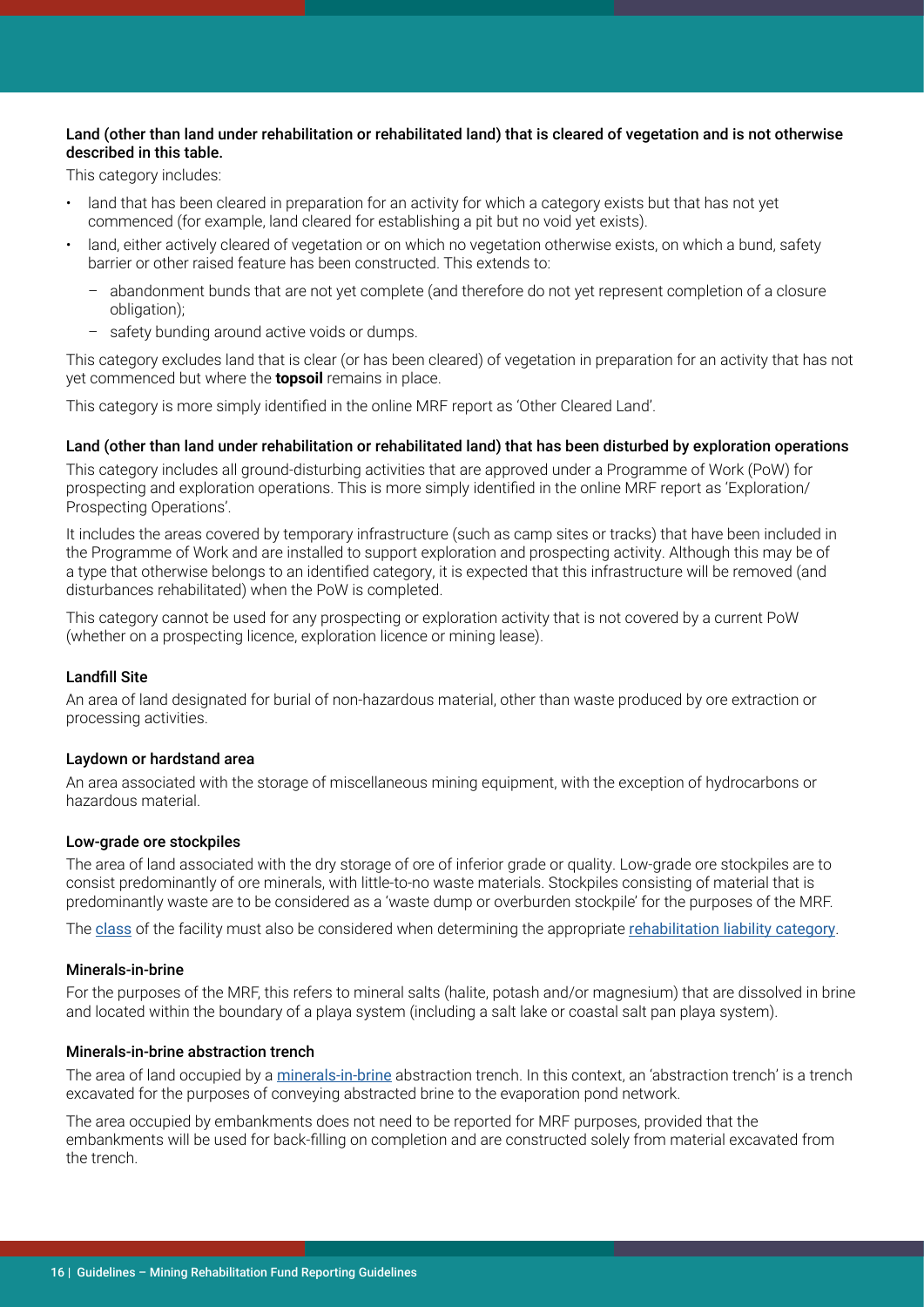#### Mining Voids

These are surface excavations that form part of mining operations and that extend at least five metres below ground level. The area reported in this category would normally be limited to the area represented by the void's 'surface expression' or 'aperture'. Surface excavations less than five metres in depth are normally categorised as '[borrow pits or shallow surface excavations](#page-13-0)'.

Mining voids are divided into two categories – 'above' and 'below' ground-water level – that are dependent on the void's interaction with the water table. If the mining void reaches, and progresses below, the natural ground-water level, it must be categorised as 'below ground-water level', even if the void has been dewatered and a cone of depression has been created.

The depth of the void is determined independently of the ground-water level in and around the void. It is measured from the highest point of the void's perimeter, as illustrated below:



**Above:** Mining void (with a depth of at least 5 metres) – above ground-water level

**Above:** Mining void (with a depth of at least 5 metres) – below ground-water level (and showing the creation of a cone of depression).



**Above:** Mining voids (with a depth of at least 5 metres) – above ground-water level (each measured from the highest point of the void's perimeter).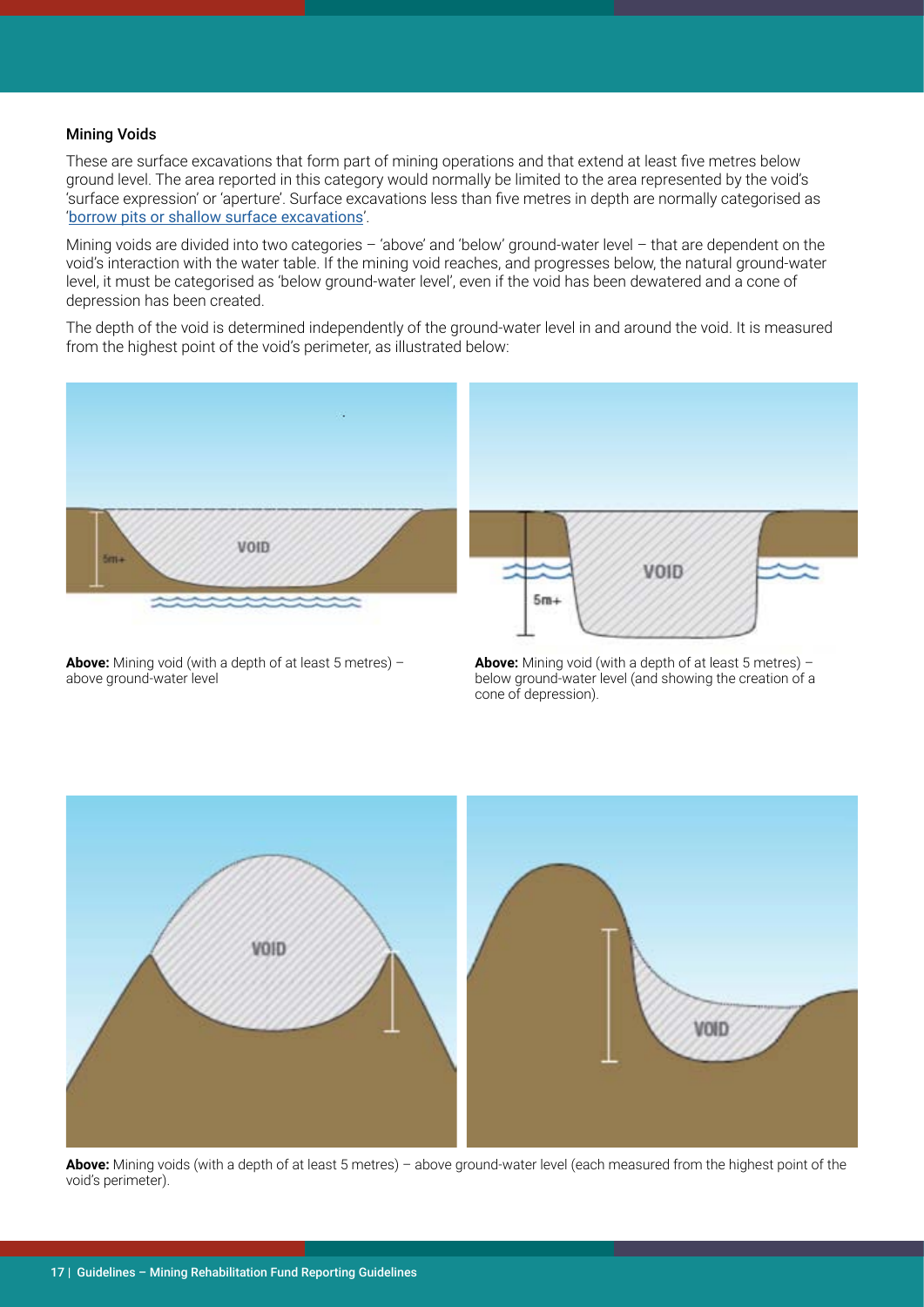If a mining void contains sections of different depths, its area can be allocated to more than one category. In such situations, the vertical dividing line between each section extends upwards from the edge of the shelf of the shallower section. The outer perimeter of the next-deepest section is taken from the point at which the void begins its decline from the shelf to the bottom of the next section.



#### Plant Site

The area of land that is required for the operation of machinery and equipment associated with the processing of minerals.

A plant site may include, but is not limited to, a mill, concentrator, crusher, processing tank or vessel or a power station. It also includes storage areas for toxic or hazardous chemicals used in mineral processing. It excludes areas that are used for storage or processing of by-products or waste materials (which do not involve processing of minerals).

#### Processing equipment or stockpile associated with basic raw material extraction

The area of land that is required for crushing, screening or other processing of [basic raw materials](#page-13-0), together with the resulting stockpiles of processed or unprocessed material.

#### Run-of-Mine (ROM) pad

The area of land on which run-of-mine ore is deposited for grading or blending prior to processing.

#### Sewage pond

The facility used for the storage and treatment of liquid waste or effluent (including waste-water) that originates from on-site processes other than the processing of minerals. This excludes ponds that treat waste liquid primarily by [evaporation](#page-14-0).

#### Tailings and residue storage facilities

An area used to store and consolidate tailings.

The [class](#page-10-0) of the facility must also be considered when determining the appropriate [rehabilitation liability category](#page-9-0).

#### Topsoil stockpile

The area of land associated with the storage of growth material ('topsoil'). Growth material is considered to be the upper, outer-most layer of soil, which contains the highest concentration of organic matter and micro-organisms. In soil classification systems, this is often referred to as the 'A Horizon'. Typically, this layer extends 10cm-20cm below the surface but the characteristics of the soil profile are ultimately determined by local soil conditions.

This classification may also be used to report areas of land that are clear (or have been cleared) of vegetation in preparation for commencement of mining activity but where the topsoil remains in place. Land reported in this fashion must be in a state that otherwise approximates the condition expected for categorising as 'land under rehabilitation'.

#### Transport or service infrastructure corridor

The area of land occupied by roads (access and haulage), causeways, railway lines, pipelines and power-lines, which generally produce a similar footprint. This category excludes temporary tracks that are created to support prospecting or exploration activity under a Programme of Work (PoW) and that are required to be rehabilitated on completion of the PoW. It also excludes public roads for which no rehabilitation liability exists under the Mining Act.

These disturbances must be reported against the tenement to which the approval relates. For example, if a Miscellaneous Licence has been specifically approved for the purposes of a haul road, the disturbance must be reported against that licence and not against any underlying mining lease or other licence.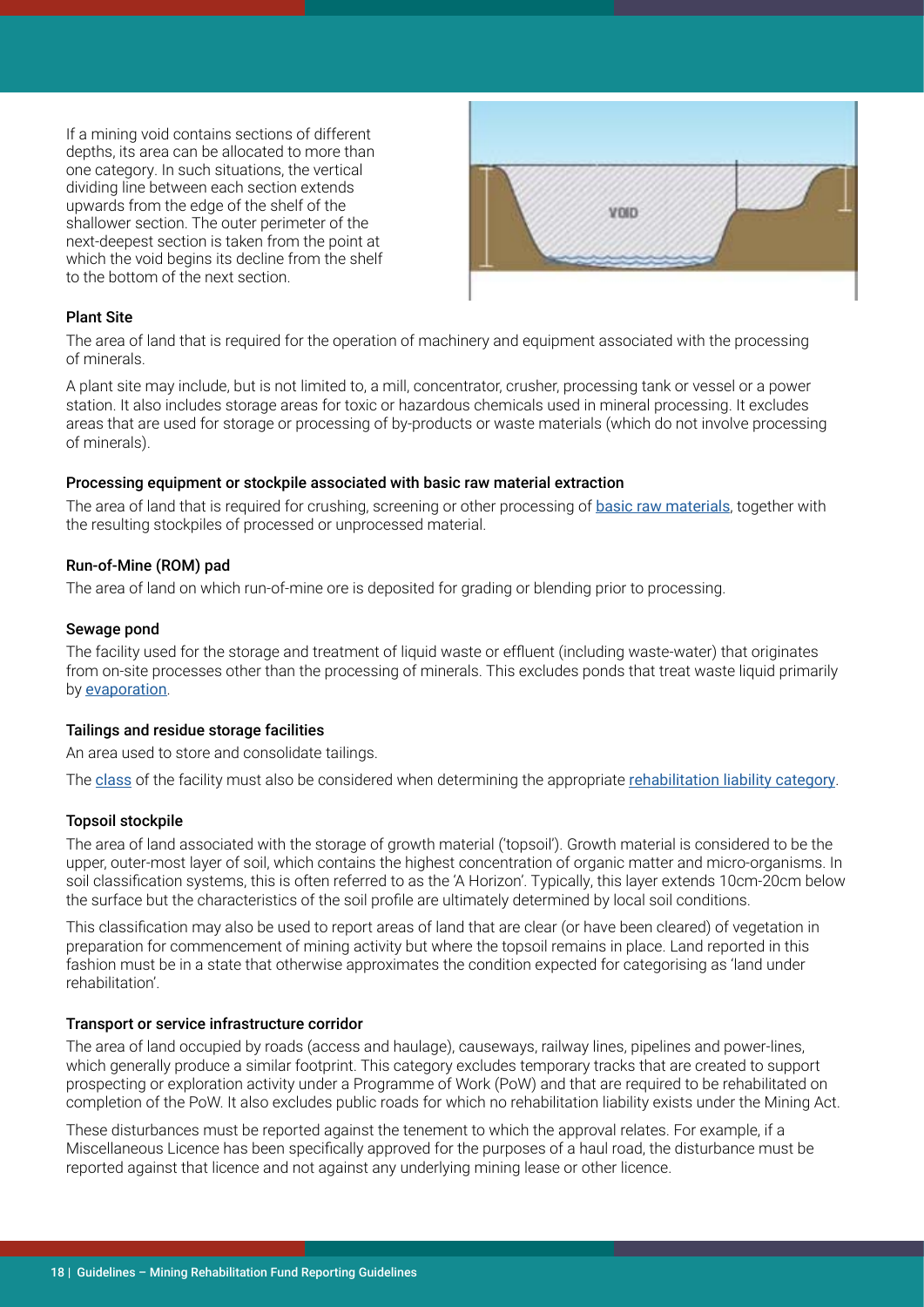## Waste dump or overburden stockpile

The area associated with the storage of unprocessed waste material produced by mining operations. This excludes any [halite or salt stockpile](#page-14-0) produced during [minerals-in-brine](#page-15-0) extraction.

The [class](#page-10-0) of the facility must also be considered when determining the appropriate [rehabilitation liability category](#page-9-0).

#### Workshop

The area of land that is occupied by buildings for the maintenance and storage of plant, equipment and mine vehicles.